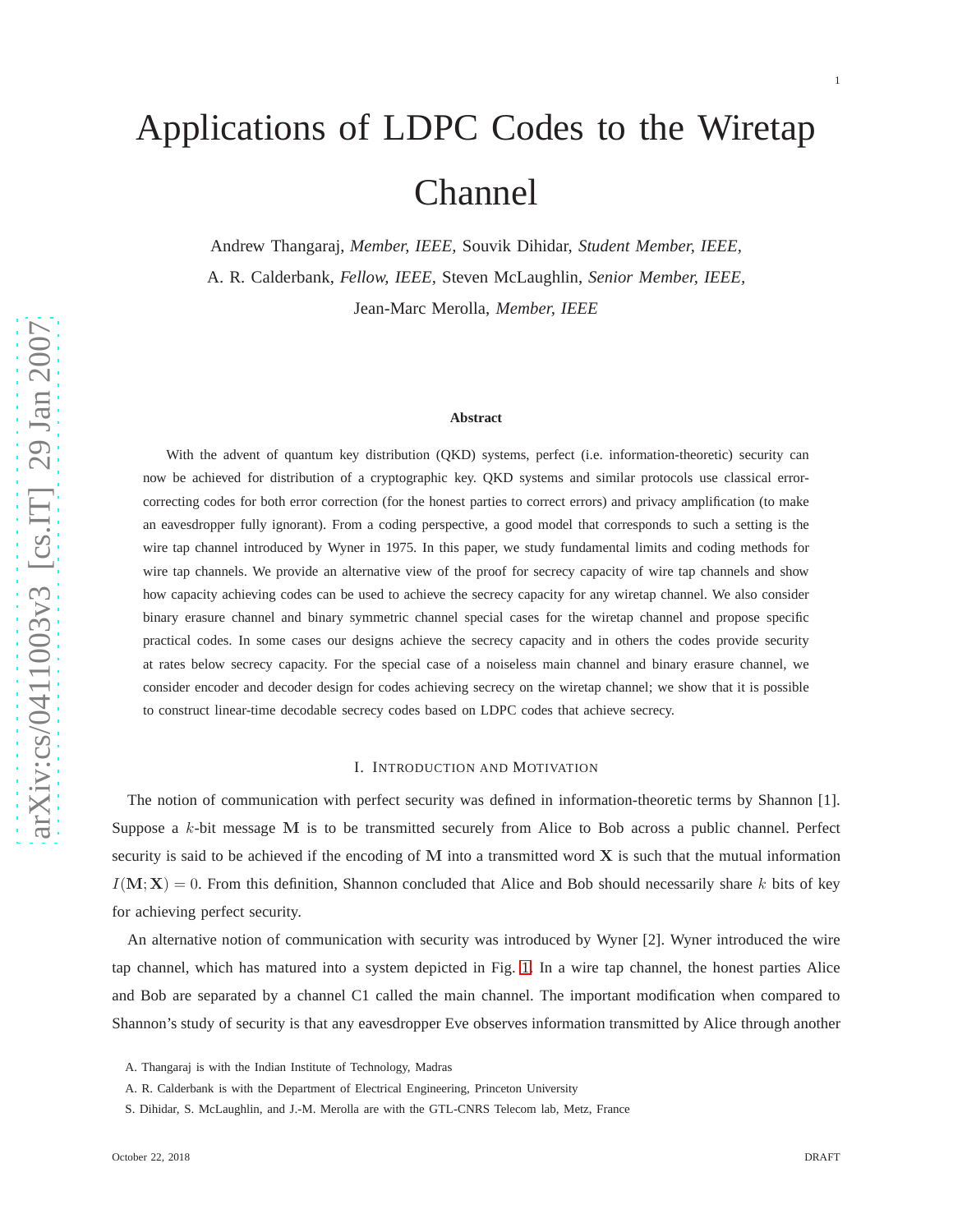channel C2 called the wiretapper's channel. C1 and C2 are assumed to be discrete memoryless channels (DMCs). Suppose Alice and Bob try to (securely) communicate a k-bit message M across C1. Alice encodes  $M$  into an



<span id="page-1-0"></span>Fig. 1. Wire tap channel.

 $n$ -bit transmitted word X. The legitimate receiver Bob and an eavesdropper Eve receive X through two different channels C1 and C2, respectively. Bob's and Eve's observations are denoted Y and Z, respectively. Alice's encoding should achieve two objectives: (1) [Security] In words, Z should provide no information about M. The precise formulation used in this paper is that the rate of mutual information  $\frac{1}{n}I(M; \mathbf{Z}) \to 0$  as  $n \to \infty$  (2) [Reliability] Y can be decoded into M with negligibly small probability of error. Wyner showed that both objectives can be attained by forward coding without any key bits if the channels C1 and C2 satisfy some conditions. The rate  $k/n$ is called the secrecy rate.

Secrecy capacity of a wire tap channel is the largest  $k/n$  for which the objectives of secure and reliable communication is achievable. Secrecy capacity is a function of the channels C1 and C2. If the capacity of C1 is greater than the capacity of C2, one would intuitively expect secrecy capacity to be positive. This intuition has been justified in several cases. Wyner [2] showed that if C2 is a degraded version of C1 (C2 is C1 concatenated with another DMC) then secrecy capacity is positive. Csiszár and Körner [3] showed that the secrecy capacity is positive for the cases when C1 is "less noisy" than C2. However, computing secrecy capacity of a general wire tap channel efficiently given DMCs C1 and C2 still remains an unsolved problem. The most recent progress in this problem was made by Van Dijk [4].

The key distribution problem in wire tap channels, which falls under the general problem of key generation from correlated source outputs, has been studied extensively [5], [6], [7]. The objective of secure key distribution is for Alice and Bob to share a common k-bit key about which Eve's entropy is maximal. In key distribution, the  $k$  bits can be unknown to Alice before transmission. Powerful ideas such as common randomness, advantage distillation and privacy amplification were developed in the context of key distribution over wire tap channels [7], [8]. Several key distribution protocols have been developed and studied; many of the protocols make use of a parallel, error-free public channel between Alice and Bob during implementation.

The problem of developing forward coding schemes (with no parallel channel) for secure communication over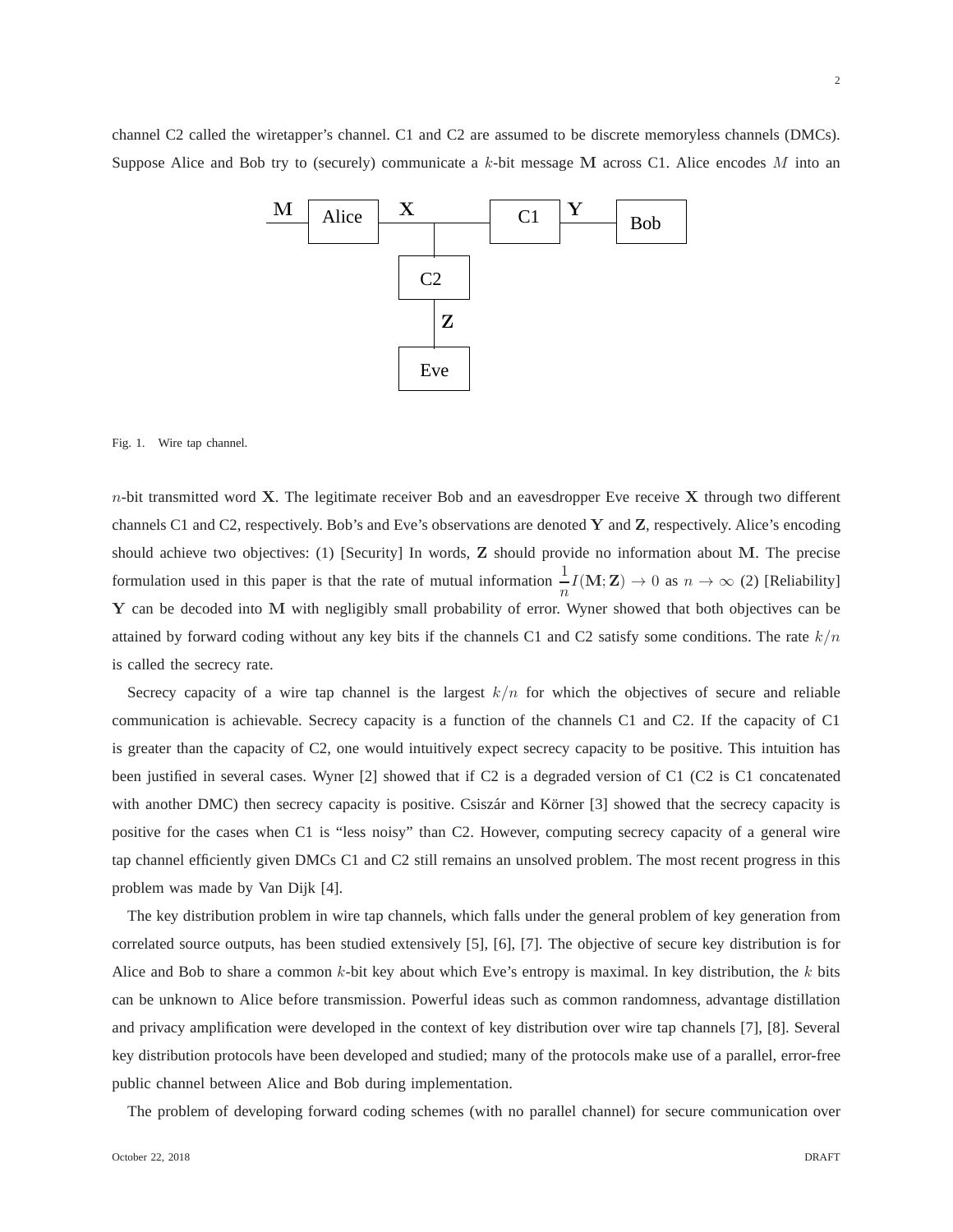3

wire tap channels has not received much attention. Some examples of coding schemes have been provided in [2] and [5]. A condition for constructing codes for the modified wire tap channel, introduced by Ozarow and Wyner [9], has been studied by Wei [10]. Code construction methods and their connection to security have not been extensively explored so far. However, existence of coding schemes for various generalized wire tap channel scenarios has been proved by several authors recently [11], [12], [13]. In particular, the existence of coding methods based on LDPC codes has been shown in [13].

In this paper, we focus on the problem of developing coding schemes for secure communication across wire tap channels. We begin by discussing the secrecy capacity theorem for certain wire tap channels. We provide a careful reworking of the proof so that the requirements of security and reliability are separated. We generalize an important link between capacity-approaching codes and security. This alternative view of the proof provides a clear construction method for coding schemes for secure communication across arbitrary wire tap channels.

Later, we use this idea to develop codes for different wire tap channels. For a wire tap channel with a noiseless main channel and a binary erasure channel (BEC) as the wire tapper's channel, we provide codes that achieve secrecy capacity using the threshold properties of codes on graphs under message passing decoding. To our knowledge, these are the first codes that achieve secrecy capacity over wire tap channels. Using this construction, we show that it is possible to construct linear-time decodable codes that achieve security over such wire tap channels. Next, we extend the construction to wire tap channels that have BECs as both the main and wiretapper's channel. We show important connections between the threshold of codes on graphs under message-passing decoding and security. Finally, we consider a wire tap channel with a noiseless main channel and a binary symmetric channel (BSC) as the wiretapper's channel. For this case, we provide a coding solution using codes that have good error-detecting capability.

Throughout the paper, the criterion for security is that the mutual information between the message and an eavesdropper's observables goes to zero *rate-wise*. Note that this formulation (originally due to Wyner [2]) is weaker than the accepted security criteria in contemporary work in cryptography, which typically require the total mutual information to go to zero. Hence, this work can be seen as a conceptual advancement in the area of forward coding for wire tap channels. With future study, stronger security criterion such as exponential fall in mutual information could become possible for such codes over a wire tap channel.

The rest of the paper is organized as follows: In Section [II,](#page-3-0) we briefly discuss secrecy capacity for wire tap channels and point out the connection between capacity-approaching codes and secrecy. In Section [III,](#page-5-0) we discuss the general coding scheme for wire tap channels used in the remainder of the paper. In Section [IV,](#page-6-0) we present codes for wire tap channels with a noiseless main channel and a BEC as the wiretapper's channel; in Section [V,](#page-10-0) we modify the above codes and extend them to construct linear-time decodable codes for these wire tap channels. In Section [VI,](#page-17-0) we present codes for wire tap channels with BECs as both main and wiretapper's channels. In Section [VII,](#page-21-0) we present code constructions for wire tap channels with a noiseless main channel and a BSC as the wiretapper's channel. Finally, we conclude in Section [VIII](#page-24-0) with a discussion of results and topics for future research.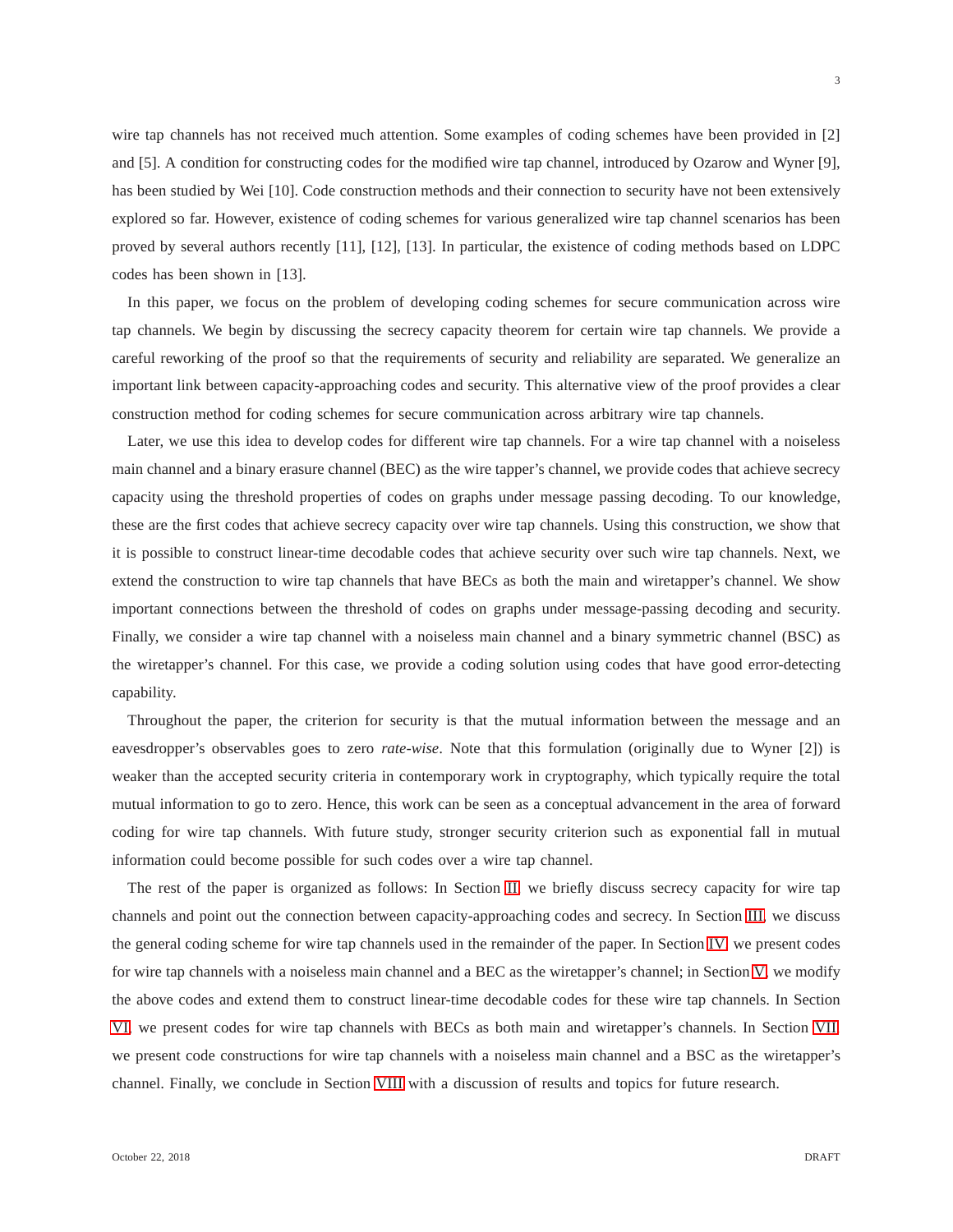## II. CODING FOR THE WIRE TAP CHANNEL

<span id="page-3-0"></span>In a general wire tap channel (Fig. [1\)](#page-1-0), C1 and C2 are discrete memoryless channels (DMCs). The two DMCs have the same input alphabet but different output alphabet. C1 is denoted  $X \to Y$ , where X is a random variable denoting an input symbol to  $C1$ , and Y is a random variable denoting an output symbol from  $C1$ . Similarly,  $C2$ is denoted  $X \to Z$ . A sequence of n input symbols is denoted by  $X^n$  or **X**.  $Y^n$  and **Y**, and  $Z^n$  and **Z** have similar notations for the outputs. C1 and C2 of a wire tap channel are called the main channel and wire tap channel, respectively.

## *A. Secrecy capacity of the wire tap channel*

The notion of secrecy capacity, as introduced by Wyner [2], has an operational meaning of being the maximum possible rate of information transmission between Alice and Bob that still enables Eve to be kept totally ignorant. Before defining the operational meaning precisely, we look at the calculation of secrecy capacity for a given wire tap channel. The secrecy capacity  $C_s$  for a general wire tap channel can be calculated as follows [3]:

$$
C_s = \max_{V \to X \to (Y, Z)} \left[ I(V; Y) - I(V; Z) \right],\tag{1}
$$

where the maximum is over all possible random variables  $V$  in joint distribution with  $X$ ,  $Y$  and  $Z$  such that  $V \to X \to (Y, Z)$  is a Markov chain. The random variable V does not have a direct physical meaning; it is used for calculation purposes. Note that  $C_s$  could turn out to be zero or negative in some cases. At present, the calculation of secrecy capacity is an unsolved problem when C1 and C2 are general DMCs. However, the calculation of secrecy capacity can be simplified for some special cases that impose restrictions on the wire tap channel with respect to the main channel.

If  $I(V;Y) \geq I(V;Z)$  for all Markov chains  $V \to X \to (Y,Z)$ , the main channel is said to be less noisy than the wire tap channel. If the main channel is less noisy than the wire tap channel [3], then

$$
C_s = \max_{P_X(x)} \left[ I(X;Y) - I(X;Z) \right],\tag{2}
$$

where the maximum is over all possible distributions  $P_X(x)$  of X. Moreover, as shown in [4],  $I(X;Y) - I(X;Z)$ is a convex function of  $P_X(x)$  when the main channel is less noisy than the wire tap channel; hence, the secrecy capacity can be calculated using convex optimization methods. It was further shown in [4] that if  $I(X; Y)$  and  $I(X;Z)$  are individually maximized by the same  $P_X(x)$ , and the main channel  $(X \to Y)$  is less noisy than the wire tap channel  $(X \rightarrow Z)$ , then

<span id="page-3-2"></span>
$$
C_s = Capacity(X \to Y) - Capacity(X \to Z), \tag{3}
$$

<span id="page-3-1"></span>where Capacity(.) refers to the usual channel capacity.

## *B. Coding method*

The coding problem for Alice in the wire tap channel involves adding redundancy for enabling Bob to correct errors (across the main channel) and adding randomness for keeping Eve ignorant (across the wire tap channel). The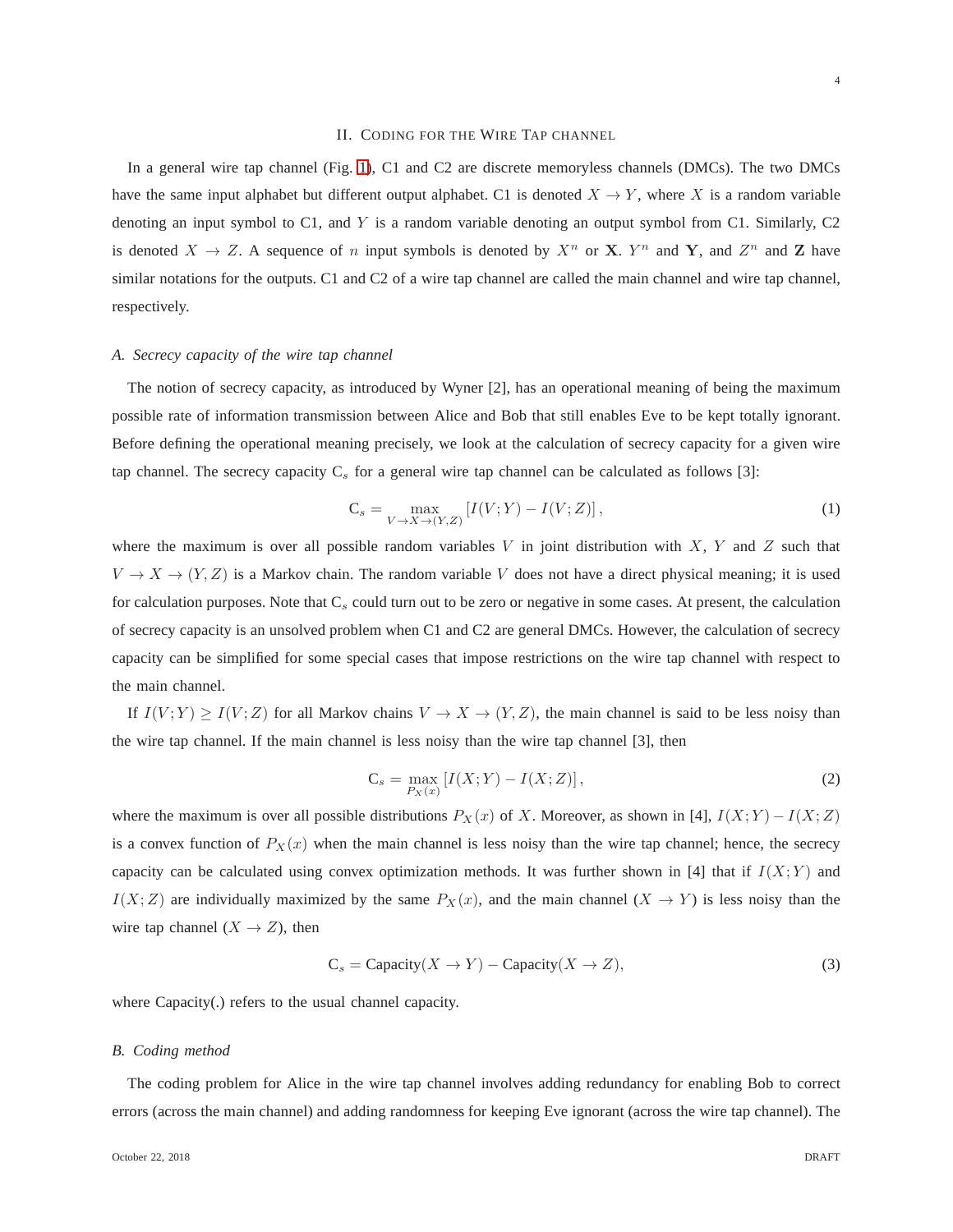coding method presented here is not new. It is present in the proofs in [2] and [3]. More recently, similar coding methods have been used in [11], [12] for finding bounds and error exponents in the context of wire tap channels. However, our method of proof separates the requirements of security and reliability and results in a simple design method for codes over a wire tap channel.

Let us assume that Alice needs to transmit one out of  $M$  equally likely messages i.e. a message denoted  $u$  is such that  $u \in \{1, 2, \dots, M\}$  and  $Prob\{u = i\} = 1/M$ . Alice uses M codes  $C_i$ ,  $1 \le i \le M$  with  $|C_i| = L$ and block-length n. Each codeword of  $C_i$  consists of n symbols from the input alphabet of the main or wire tap channel. We let the common input alphabet to the two channels be  $\{1, 2, \dots, K\}$ . A symbol of the input alphabet is denoted k. A message u is encoded into a transmitted word x as follows: x is chosen uniformly at random from the code  $C_u$ . The coding method is illustrated in Fig. [2.](#page-4-0) The transmitted word  $x$ , in general, belongs to the overall code  $C = \bigcup_i C_i$ . The rate of information transmission from Alice to Bob (in terms of bits per channel use) in such a setting is given by  $\log_2 M/n$ . The receiver on the main channel (Bob) decodes a received word y with respect to the overall code  $C$  into a decoded message  $\hat{u}$  (say, by Maximum-Likelihood (MaxL) decoding).



<span id="page-4-0"></span>Fig. 2. Coding method for the wire tap channel.

The objective of Alice and Bob in a wire tap channel can now be given a precise definition. Let U,  $\hat{U}$ , and Z be random variables denoting Alice's message, Bob's decoded message, and Eve's received word, respectively. Let  $H(V)$  represent the entropy of a random variable V. Then, the objective is to achieve the following:

<span id="page-4-1"></span>
$$
Prob\{U \neq \hat{U}\} \rightarrow 0. \tag{4}
$$

$$
I(\mathbf{U};\mathbf{Z})/n \quad \to \quad 0. \tag{5}
$$

The constraint [\(5\)](#page-4-1) is referred to as the security constraint, while [\(4\)](#page-4-1) is called the reliability constraint. If an encoder (as in Fig. [2\)](#page-4-0) with  $R_s = \log_2 M/n$  satisfies the security and reliability constraints for a given wire tap channel, then such an encoder is said to achieve a secrecy rate  $R_s$ .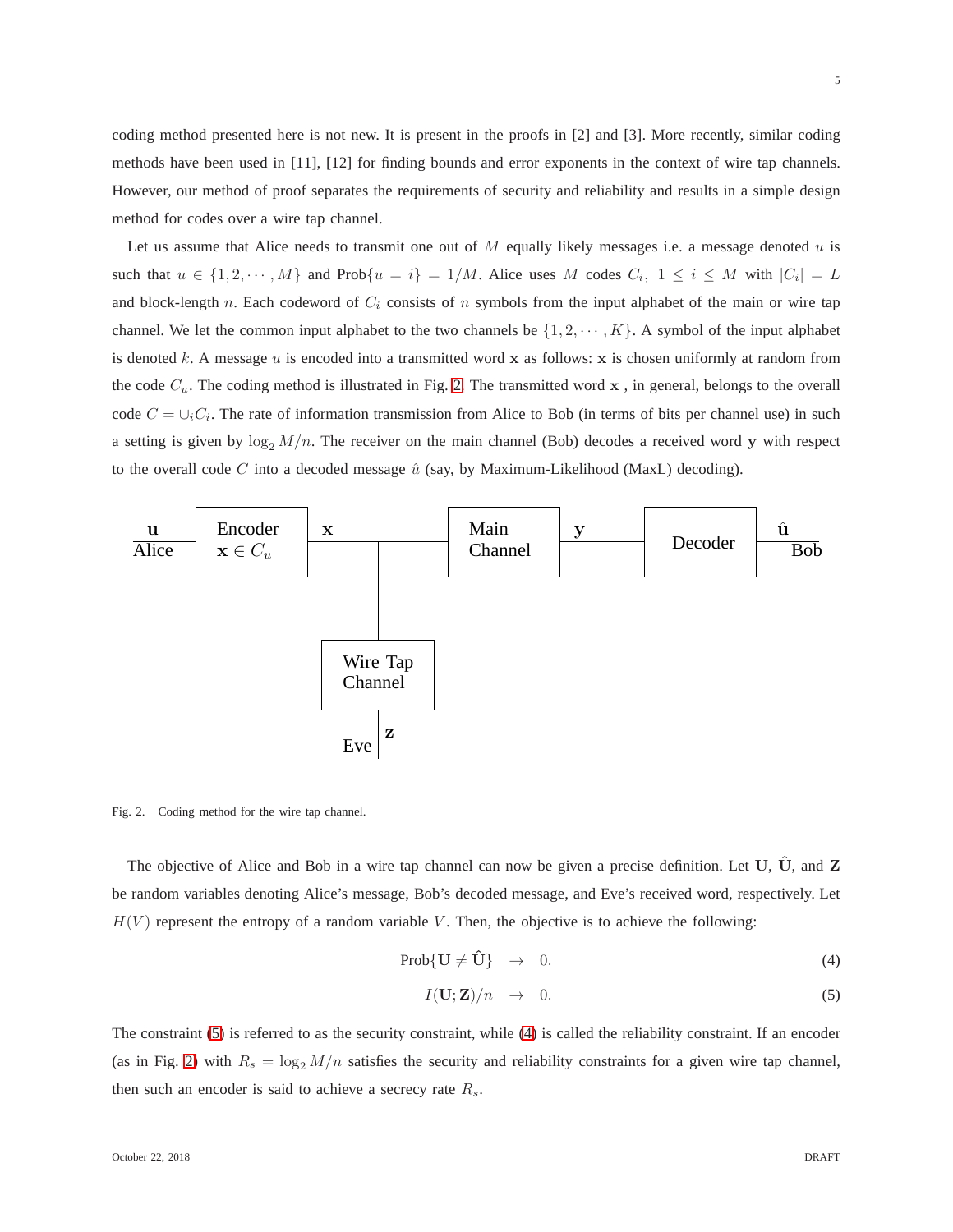## <span id="page-5-2"></span>*C. Security of the coding method*

The security constraint is of paramount importance in the design of an encoder for a wire tap channel. The following choice of the codes  $C_u$  satisfies the security constraint: Each  $C_u$  should approach capacity over the wire tapper's channel (similar to the special case considered by Wyner in [2]). We present the criterion in the following theorem (the notation used is from Fig. [2](#page-4-0) and Section [II-B\)](#page-3-1).

*Theorem 1:* If each code  $C_u, u \in \{1, 2, \dots, M\}$  comes from a sequence of codes that approach capacity asymptotically over the wire tap channel, then  $I(U; Z)/n \to 0$ , as  $n \to \infty$ .

*Proof:* Since each  $C_u$  approaches the capacity  $C_w$  of the wire tapper's channel, we have for any  $\epsilon > 0$  an  $n_{\epsilon}$ such that for  $n > n_{\epsilon}$ ,  $I(\mathbf{X}; \mathbf{Z} | \mathbf{U} = u)/n \ge C_W - \epsilon$  for each u. Therefore for  $n > n_{\epsilon}$ ,  $I(\mathbf{X}; \mathbf{Z} | \mathbf{U})/n \ge C_W - \epsilon$ . Expanding  $I(\mathbf{Z}; \mathbf{U}\mathbf{X})$  in two ways, we get

$$
I(\mathbf{Z}; \mathbf{U}\mathbf{X}) = I(\mathbf{U}; \mathbf{Z}) + I(\mathbf{X}; \mathbf{Z}|\mathbf{U}) = I(\mathbf{X}; \mathbf{Z}) + I(\mathbf{U}; \mathbf{Z}|\mathbf{X}).
$$

Since  $\mathbf{U} \to \mathbf{X} \to \mathbf{Z}$  is a Markov chain,  $I(\mathbf{U}; \mathbf{Z} | \mathbf{X}) = 0$ . Therefore for  $n > n_{\epsilon}$  we have

$$
I(\mathbf{U};\mathbf{Z})/n = I(\mathbf{X};\mathbf{Z})/n - I(\mathbf{X};\mathbf{Z}|\mathbf{U})/n \leq C_W - (C_W - \epsilon) = \epsilon.
$$

This fundamental connection between capacity-approaching codes and secrecy has been used in many works on wire tap channels beginning with [2] implicitly. In Appendix [I,](#page-24-1) we show that this connection can be used to design codes that approach the secrecy capacity of certain wire tap channels. Particularly, we have shown that the reliability condition can be satisfied while simultaneously forcing each code  $C_u$  to approach capacity.

In summary, we have shown that secrecy capacity can be achieved for certain wire tap channels using codes that achieve capacity over the wire tapper's channel. A significant drawback is that capacity-achieving codes are essential for guaranteeing the security of the method. Since capacity-achieving codes are not practical in many settings, design of practical codes that are secure is an important problem that needs to be addressed. If the resulting code is practical and secure, transmission rates below secrecy capacity are certainly acceptable. The remainder of this paper is concerned with developing practical codes and protocols for wire tap channels. In some simple settings, practical methods that achieve secrecy capacity are given.

## III. CODE DESIGN FOR THE WIRE TAP CHANNEL

<span id="page-5-0"></span>In this section, we study the design and use of linear codes over a wire tap channel. We use a method that was first introduced and studied by Wyner and Ozarow [2], [9] for two specific cases. We have extended Wyner's study by considering other wire tap channels. We have also provided better, implementable codes for the cases studied by Wyner.

## <span id="page-5-1"></span>*A. Coding method*

We consider a coding method similar to Fig. [2](#page-4-0) but with linear codes and cosets. To transmit  $k$ -bit messages, we first select a  $(n, l)$  linear binary code C such that  $k \leq n - l$ . Out of the  $2^{n-l}$  cosets of C, we choose  $2^k$  cosets and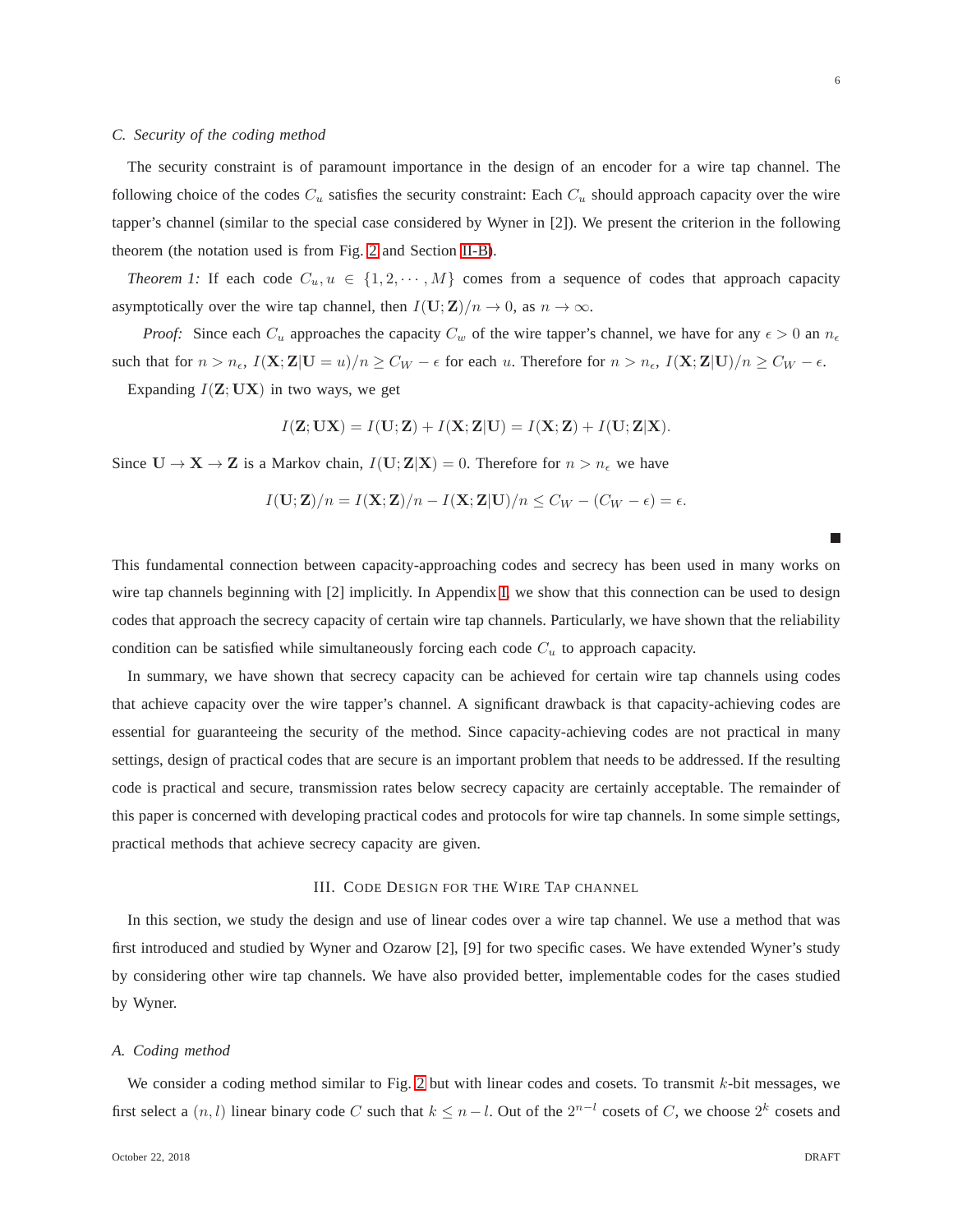let each message correspond to a chosen coset. The selection of the cosets is done in a linear fashion. Suppose G is a generator matrix for C with rows  $g_1, g_2, \dots$ , and  $g_l$ . We select k linearly independent vectors  $h_1, h_2, \dots$ , and  $h_k$  from  $\{0,1\}^n \setminus C$ . The coset corresponding to a k-bit message  $\mathbf{s} = [s_1 \ s_2 \cdots s_k]$  is determined as follows:

$$
\mathbf{s} \to s_1 \mathbf{h}_1 + s_2 \mathbf{h}_2 + \dots + s_k \mathbf{h}_k + C. \tag{6}
$$

Though the above correspondence is deterministic, the encoding procedure has a random component in the selection of the transmitted word. A k-bit message s is encoded into a n-bit word randomly selected from the coset of  $C$ corresponding to s. Hence, the transmitted word, x, is given by

$$
\mathbf{x} = s_1 \mathbf{h}_1 + s_2 \mathbf{h}_2 + \dots + s_k \mathbf{h}_k + v_1 \mathbf{g}_1 + v_2 \mathbf{g}_2 + \dots + v_l \mathbf{g}_l,
$$

where  $\mathbf{v} = [v_1 \ v_2 \cdots v_l]$  is an uniformly random *l*-bit vector. The overall encoding operation can be described as a matrix multiplication. Let  $G^*$  be the  $k \times n$  matrix with rows  $h_1, h_2, \dots$ , and  $h_k$ . Then,

$$
\mathbf{x} = [\mathbf{s} \ \mathbf{v}] \begin{bmatrix} G^* \\ G \end{bmatrix}.
$$

Hence, x belongs to the code  $\overline{C}$  with generator matrix

$$
\overline{G} = \begin{bmatrix} G^* \\ G \end{bmatrix}.
$$

The goal of both the legitimate receiver and the eavesdropper is to determine s from their respective received vectors. Restating the conditions of Section [II-B,](#page-3-1) the design of the codes C and  $\overline{C}$  should be such that (1) s can be determined without error across the main channel, and (2) every s is equally likely across the wiretapper's channel.

Guided by the results of the previous sections, we could choose  $C$  as a capacity-achieving code over the wiretapper's channel. However, designing a code  $\overline{C}$  that can be decoded across the main channel is still a challenge. Moreover, capacity-achieving codes have not yet been demonstrated in practice for many channels. In the following sections, we look at some design approaches for some simple wire tap channels. The encoding method and notation will remain the same for all cases.

## IV. NOISELESS MAIN CHANNEL AND ERASURE WIRETAPPER'S CHANNEL

<span id="page-6-0"></span>We begin with the simplest possible wire tap channel with a binary erasure channel (BEC) as the wiretapper's channel and a noiseless main channel. This scenario is shown in Fig. [3.](#page-7-0) In Fig. [3,](#page-7-0) the wiretapper's channel has been denoted BEC(1 –  $\epsilon$ ) i.e. the probability of erasure in the wiretapper's channel is 1 –  $\epsilon$ . The probability that a bit is leaked to the wiretapper is  $\epsilon$ . This notation has been chosen for future convenience. We will denote the wire tap channel of Fig. [3](#page-7-0) as EWT( $\epsilon$ ). Using [\(3\)](#page-3-2), we see that the secrecy capacity of an EWT( $\epsilon$ ) is

<span id="page-6-1"></span>
$$
C_s = 1 - \text{Capacity}(BEC(1 - \epsilon)) = 1 - (1 - (1 - \epsilon)) = 1 - \epsilon.
$$
 (7)

The coding method across an EWT( $\epsilon$ ) is illustrated in Fig. [4.](#page-7-1) In the figure, S is the random variable denoting the k-bit message to be transmitted. The code C is chosen to be an  $(n, n - k)$  code, and the code  $\overline{C}$  is chosen to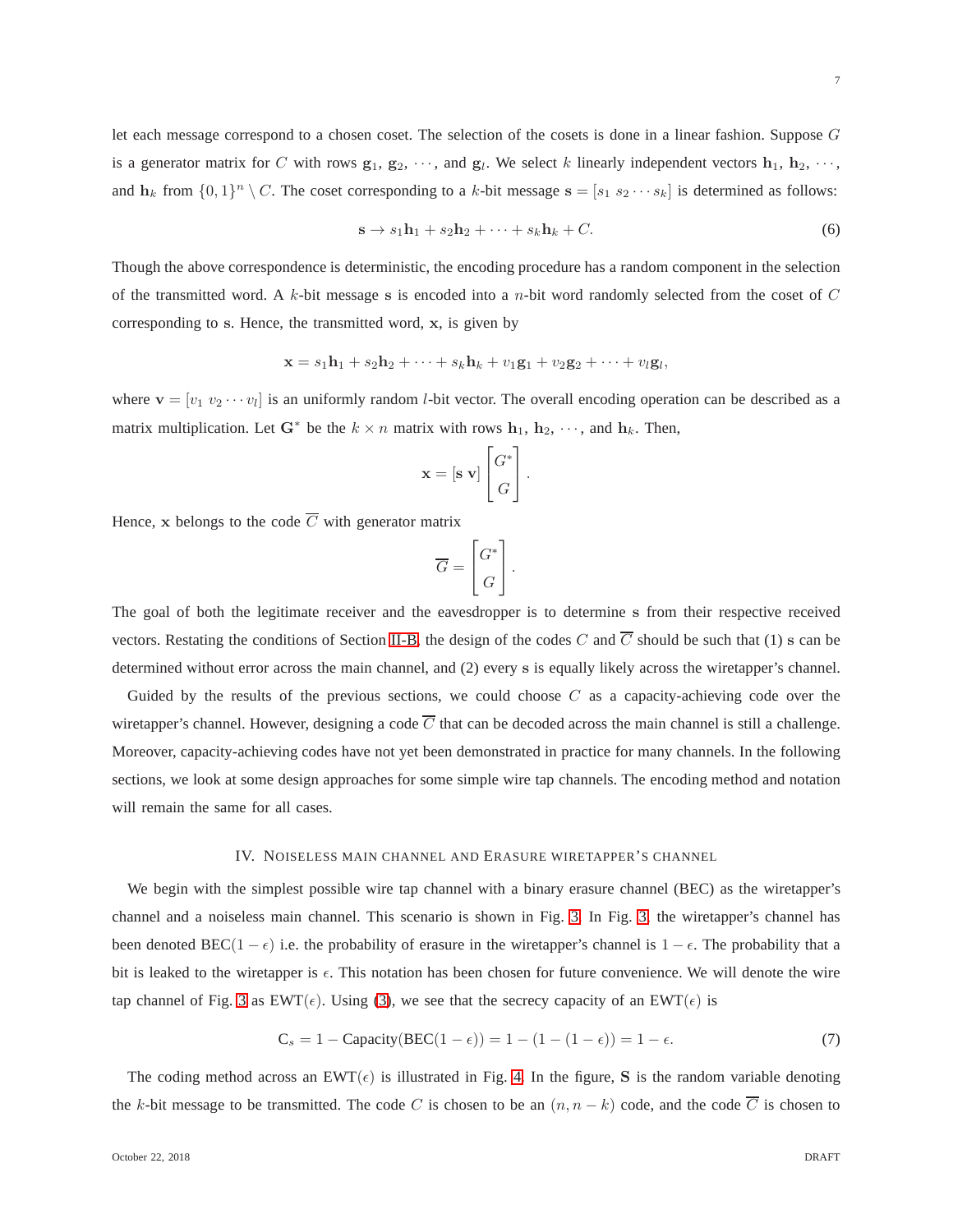8



Fig. 3. Wire tap channel denoted  $EWT(\epsilon)$ .

<span id="page-7-0"></span>

#### <span id="page-7-1"></span>Fig. 4. Coding method.

be the entire vector space  $\{0,1\}^n$ . The transmitted *n*-tuple is denoted by the random variable  $\mathbf{X} = [X_1 \ X_2 \cdots X_n]$ . Note that the message S can be seen as a syndrome of C with respect to a carefully constructed  $k \times n$  parity-check matrix H. Since the channel between Alice and Bob is error-free, Bob finds the message as follows:  $S = HX<sup>T</sup>$ (mod 2). The secret information rate is  $R = k/n$ . From [\(7\)](#page-6-1), we see that for secure transmission,

<span id="page-7-2"></span>
$$
R = k/n < 1 - \epsilon. \tag{8}
$$

Assuming that all messages are equally likely, we have  $X_i = 0$  or  $X_i = 1$  with probability  $1/2$  each. The eavesdropper learns  $X_i$  with probability  $\epsilon$ . That is, the random variable  $\mathbf{Z} = [Z_1 \ Z_2 \cdots Z_n]$  is such that  $Z_i = X_i$ with probability  $\epsilon$ , and  $Z_i =$ ? (unknown or erasure) with probability 1 –  $\epsilon$ .

## *A. Security Criterion*

To develop a security criterion for the choice of C, we calculate the eavesdropper's uncertainty  $H(S|Z)$  by first evaluating  $H(S|Z = z)$ . Note that the eavesdropper is given complete knowledge of the code C and infinite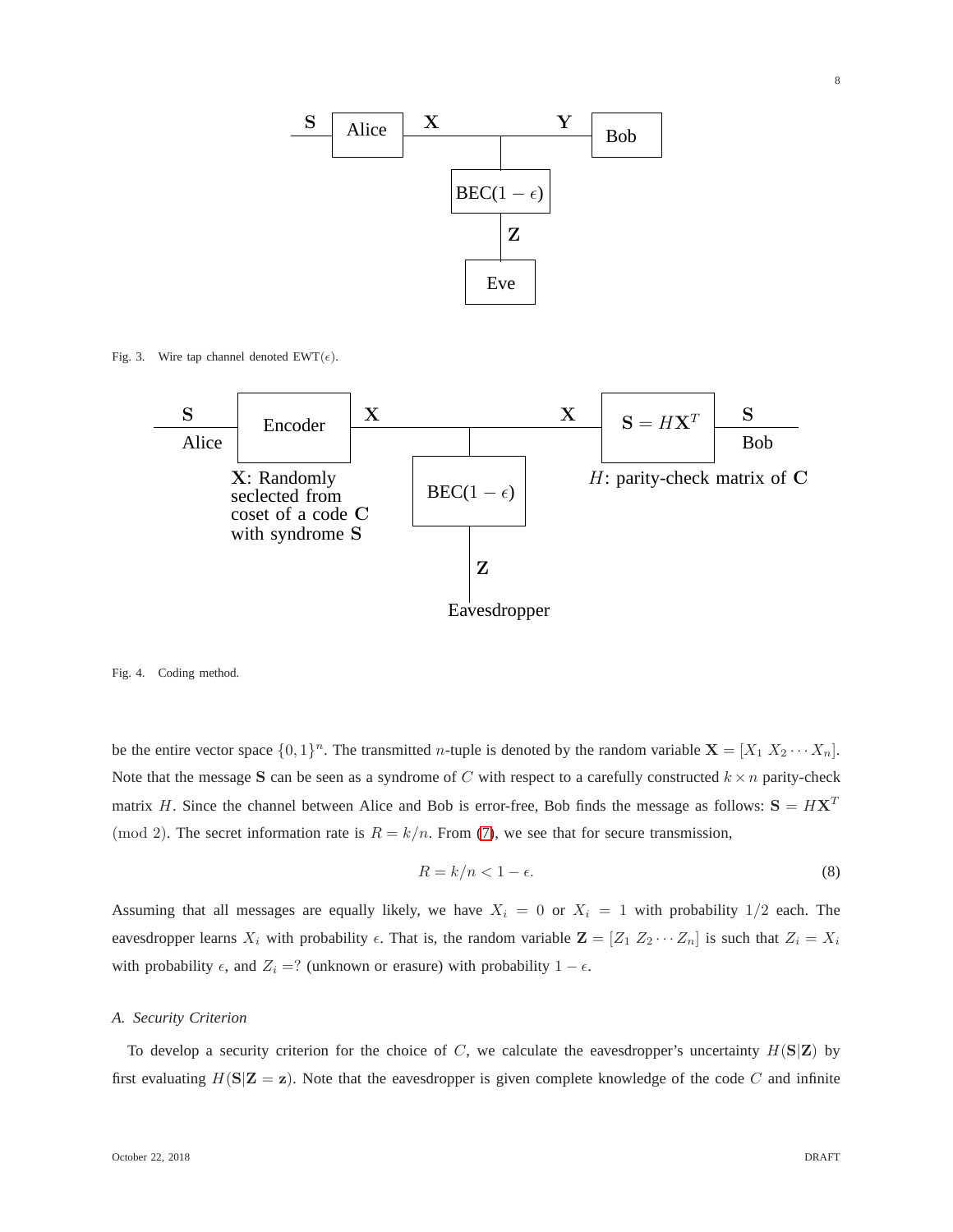computational power. The main source of uncertainty is the uniformly random selection of the transmitted word X from the coset of  $C$  corresponding to the message  $S$ .

If a coset of C contains at least one vector that agrees with  $z \in \{0, 1, ?\}^n$  in the unerased positions, we say that the coset is consistent with z. Each consistent coset corresponds to a possible message for the eavesdropper. Let v be a vector consistent with z in the coset  $v + C$ . Let S be the set of all vectors in  $v + C$  consistent with z. Then,  $v + S$  is the set of all vectors in C with zeros in the positions revealed in z. That is,

$$
\mathbf{v} + S = \{ \mathbf{u} \in C : u_i = 0 \text{ whenever } z_i \neq ? \}.
$$

Since  $|S| = |v + S|$ , the number of vectors consistent with z in each consistent coset is a constant equal to the size of the set on the RHS above.

Let  $N(C, z)$  denote the total number of cosets of C consistent with z. Since each message is equally likely a *priori*, we get

$$
H(S|Z = z) = \log_2 N(C, z).
$$
\n(9)

For an  $(n, n-k)$  code C, the maximum possible value for  $N(C, z)$  is the total number of cosets  $2^k$ . If  $N(C, z)$  =  $2^k$ , we say that z is secured by C since the eavesdropper's Prob $\{S = s | Z = z\} = 1/2^k$  for every possible message s. The following theorem (adapted from [9, Lemma 3]) states a condition for a vector z to be secured by a code C.

<span id="page-8-0"></span>*Theorem 2 (Ozarow, Wyner '84):* Let an  $(n, n - k)$  code C have a generator matrix  $G = [\mathbf{a}_1 \cdots \mathbf{a}_n]$ , where  $\mathbf{a}_i$ is the *i*-th column of G. Consider an instance of the eavesdropper's observation  $z \in \{0,1,?\}^n$  with  $\mu$  unerased positions given by  $\{i : \mathbf{z}_i \neq ?\} = \{i_1, i_2, \cdots, i_\mu\}$ .  $\mathbf{z}$  is secured by C iff the matrix  $G_\mu = [\mathbf{a}_{i_1} \mathbf{a}_{i_2} \cdots \mathbf{a}_{i_\mu}]$  has rank  $\mu$ .

*Proof:* If  $G_{\mu}$  has rank  $\mu$ , the code C has all  $2^{\mu}$  possible  $\mu$ -tuples in the  $\mu$  unerased positions. So each coset of C also has all  $2^{\mu}$  possible  $\mu$ -tuples in the  $\mu$  revealed positions. So  $N(C, \mathbf{z}) = 2^{k}$ .

If  $G_\mu$  has rank less than  $\mu$ , the code C does not have all  $\mu$ -tuples in the  $\mu$  unerased positions. So there exists at least one coset that does not contain a given  $\mu$ -tuple in the  $\mu$  unerased positions, and  $N(C, \mathbf{z}) < 2^k$ . П If a random vector obtained over a BEC(1 –  $\epsilon$ ) is secured with probability close to one by an  $(n, n - k)$  code C, rate  $k/n$  is achievable with secrecy over an EWT( $\epsilon$ ).

#### *B. Using duals of codes on graphs*

We now study the use of the threshold property of codes on graphs for providing security over an erasure wire tap channel. We illustrate the method using Low-Density Parity-Check (LDPC) codes. The extension to other codes on graphs is shown in examples.

Consider a bipartite graph ensemble  $C^n(\lambda, \rho)$  with n left nodes and left and right edge degree distribution polynomials  $\lambda(x) = \sum_{i \geq 1} \lambda_i x^{i-1}$  and  $\rho(x) = \sum_{i \geq 1} \rho_i x^{i-1}$ , respectively [14]. The coefficients  $\lambda_i$  (respectively,  $\rho_i$ ) denotes the probability that a randomly chosen edge in the Tanner graph of the code is incident on a variable (respectively, check) node of degree i. The adjacency matrix of a graph from the ensemble provides the parity-check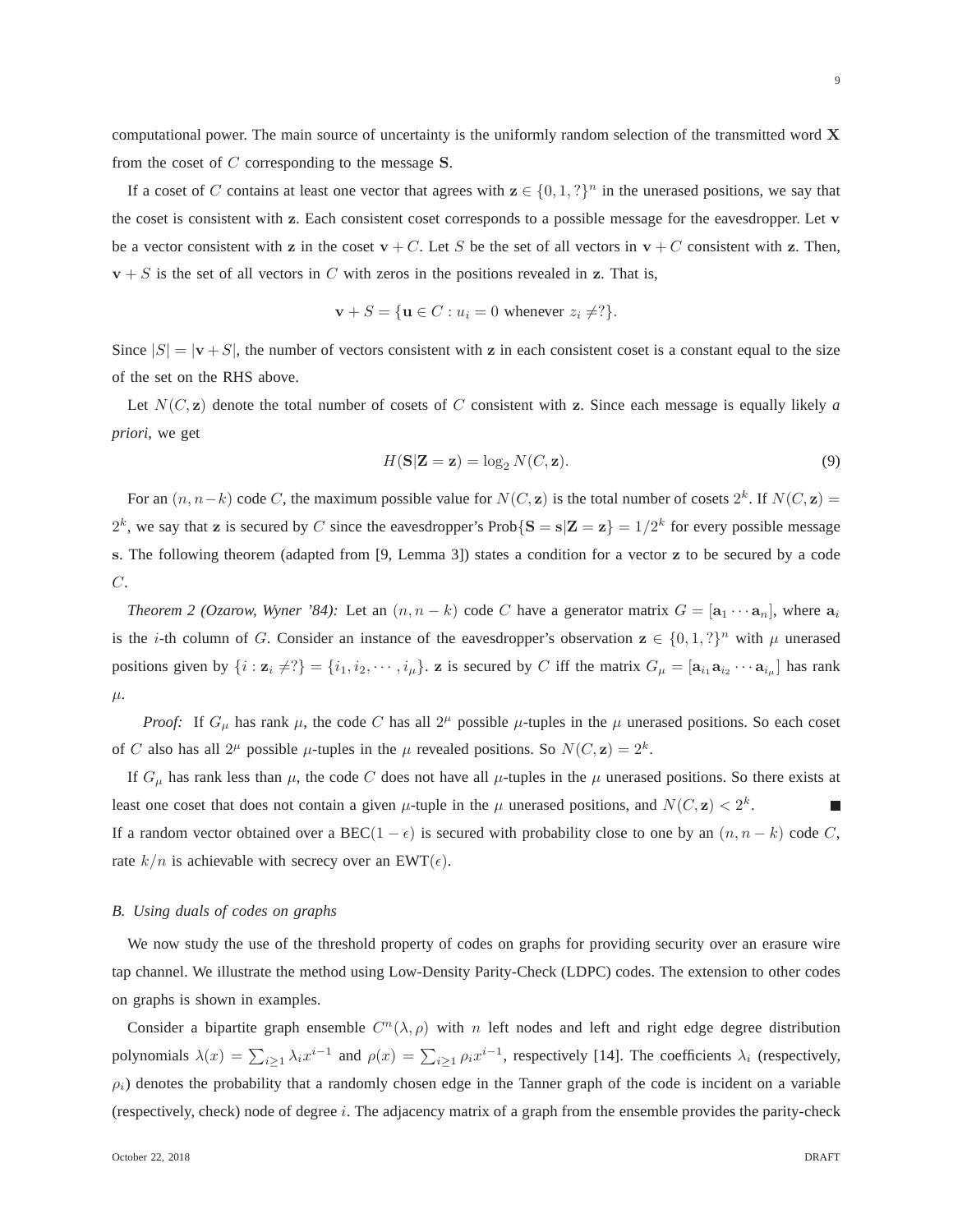matrix of a low-density parity-check (LDPC) code. Let the threshold for  $C^n(\lambda, \rho)$  over the binary erasure channel be  $\alpha^*(\lambda, \rho)$ . The threshold property has the following straight-forward interpretation:

*Theorem 3:* Let M be a parity-check matrix of an LDPC code from the ensemble  $C^n(\lambda, \rho)$ . A submatrix formed by selecting columns of M independently with probability  $\alpha$  will have full column rank for  $\alpha < \alpha^*(\lambda, \rho)$  for large  $k$  with high probability.

Theorem [3](#page-9-0) enables the use of duals of LDPC codes as the code C over an EWT( $\epsilon$ ) as shown in Fig. [4.](#page-7-1) We let a matrix M from the ensemble  $C^n(\lambda, \rho)$  to be the generator matrix for C. By Theorem [3,](#page-9-0) the columns of the matrix M corresponding to the leaked bits over a BEC(1 –  $\epsilon$ ) will have full rank with high probability whenever  $\epsilon < \alpha^*(\lambda, \rho)$ . Note that the probability that a bit is leaked across a BEC(1 –  $\epsilon$ ) is equal to  $\epsilon$ . In combination with Theorem [2,](#page-8-0) we see that the code  $C$  with generator matrix  $M$  provides complete security with probability tending to one for large block-length over an EWT( $\epsilon$ ) with  $\epsilon < \alpha^*(\lambda, \rho)$ .

*Example 1:* The  $C^n(x^2, x^5)$  ensemble of (3,6)-regular LDPC codes has threshold  $\alpha^*(x^2, x^5) \approx 0.42$ . Let M be an adjacency matrix from the ensemble with large n (say,  $n > 10^5$ ). M is an  $n/2 \times n$  binary matrix with row weight 3 and column weight 6. The  $(n, n/2)$  code C with generator matrix M can be used over an EWT( $\epsilon$ ) for  $\epsilon$  < 0.42 with secrecy. The information rate between the honest parties in this case is  $R = 0.5$  compared to the upper bound of  $1 - \epsilon = 0.58$  (from [\(8\)](#page-7-2)). (In practice, the value of  $\epsilon$  could be reasonably lesser than 0.42 for added security.)

The above argument can be extended to other ensembles of codes on graphs that have capacity-achieving thresholds over the binary erasure channel. We illustrate the method with the following example.

*Example 2 (Tornado codes):* A rate-2/3 tornado code ensemble with threshold  $\delta = 0.33257$  has been reported in [15]. A parity-check matrix M for a code from the ensemble will have dimensions  $n/3 \times n$ . The  $(n, n - 2/3n)$ code C with generator matrix M can be used over an EWT( $\epsilon$ ) for  $\epsilon$  < 0.33257 with secrecy. The information rate between the honest parties in this case is  $R = 2/3 = 0.66666...$  compared to the upper bound of  $1 - \epsilon = 0.66743$ . Similar examples using the other classes of capacity-approaching ensembles can be constructed. Hence over an erasure wire-tap channel with wire-tap probability  $\epsilon$ , secure information transmission rates tending to the upper bound of  $1 - \epsilon$  are achievable using duals of codes on graphs that approach capacity over the binary erasure channel.

Note that the code  $C$  has properties that are opposite to the requirements of Section [II-B.](#page-3-1) While we had proposed to use a code that is capacity-achieving over the wiretapper's channel in Section [II-B,](#page-3-1) we have used the dual of a capacity-achieving code when the wiretapper's channel is a BEC. In fact, using the dual appears to be a more powerful method since security does not depend on capacity-achieving codes. This observation agrees with the results of [9], and both possibilities are worth exploring in other wire tap channels.

<span id="page-9-0"></span>10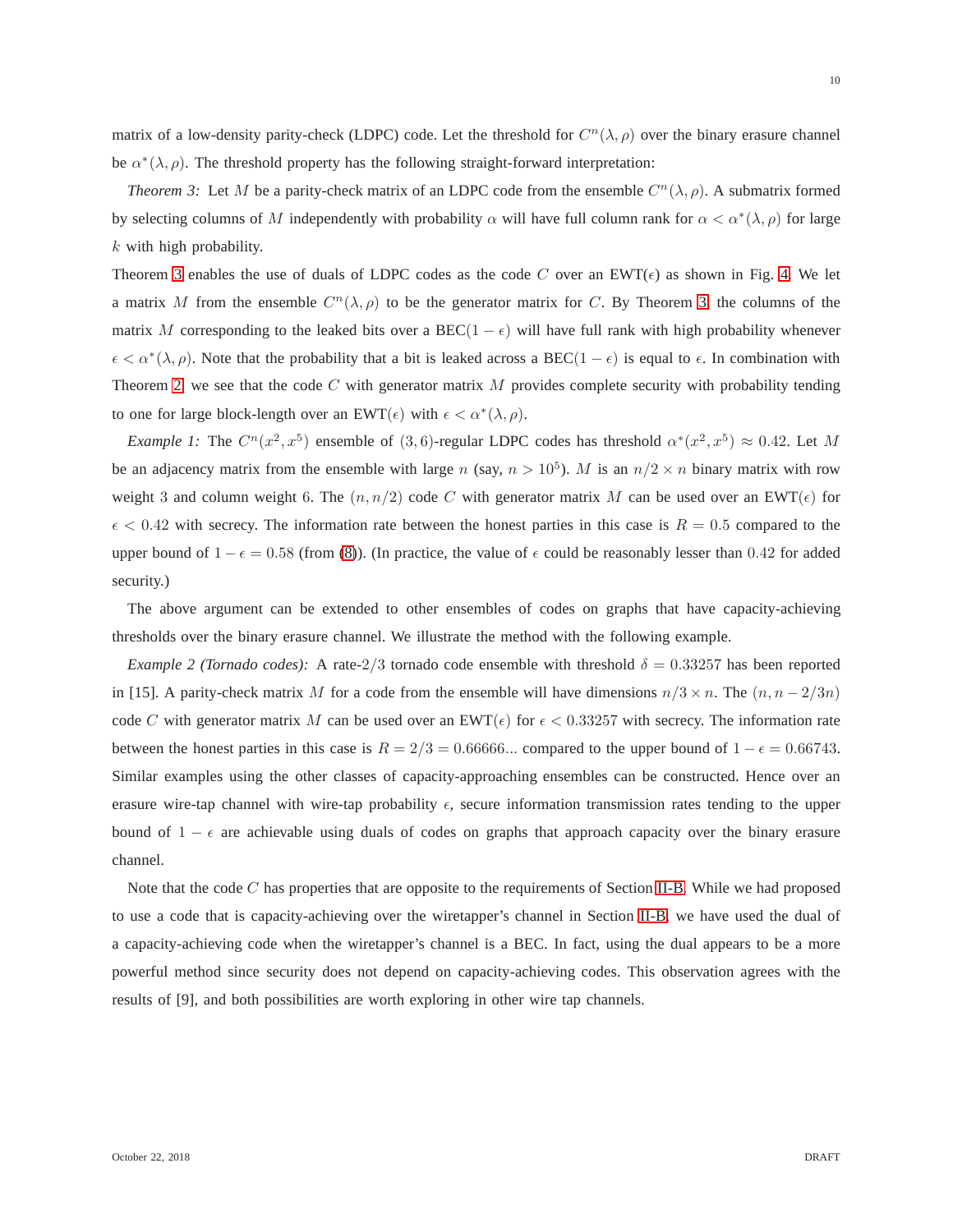

<span id="page-10-1"></span><span id="page-10-0"></span>Fig. 5. The encoding procedure

## V. EFFICIENTLY DECODABLE SECRECY CODES FOR NOISELESS MAIN CHANNEL AND ERASURE WIRETAP CHANNEL SYSTEMS

The main advantage of using LDPC codes for error correction over regular erasure channels is that the decoding algorithm is of linear complexity in blocklength [14]. This property can be extended to the use of LDPC codes over the erasure wire tap channels as well. We now discuss designing linear-time decodable secrecy codes for the system shown in Fig. [3,](#page-7-0) where the main channel is noiseless and the wiretap channel is a BEC.

In the previous section, we showed how to use dual codes of LDPC codes to construct secrecy codes for this system. The cosets of a dual code of an LDPC code are used to send secret messages. Let C be an LDPC code. Let G be the generator matrix of  $C^{\perp}$  (i.e. the parity check matrix of C), and H be the parity check matrix of  $C^{\perp}$ (i.e. the generator matrix of  $C$ ). G is a sparse matrix since C is an LDPC code. As we discussed in the previous sections, a coset of  $C$  is indexed by a secret message  $S$  and the transmitted word  $X$  is a randomly chosen word from that coset. Let C have rate r, and let  $G^*$  be the matrix containing the rest of the independent vectors in  $\{0,1\}^n$  (as in Section [III-A\)](#page-5-1). In Fig. [5,](#page-10-1) we show the matrices G and  $G^*$ , and the method for encoding an nr-bit secret message. The bits  $\{s_i\}_1^{nr}$  are the secret bits, and the bits  $\{v_i\}_1^{n(1-r)}$  are chosen at random.  $\{x_i\}_1^n$  are the transmitted bits. We refer to the secret bits, random bits and transmitted bits as  $s$ -bits,  $v$ -bits and  $x$ -bits, respectively.

We now consider the decoding problem for Bob. Suppose G has rows  $g_1, g_2, \dots$ , and  $g_{n(1-r)}$ . We select nr linearly independent rows  $\mathbf{h}_1, \mathbf{h}_2, \dots$ , and  $\mathbf{h}_{nr}$  from  $\{0,1\}^n \setminus C$ . Let  $G^*$  be the matrix with rows as  $\mathbf{h}_1, \mathbf{h}_2, \dots$ , and  $\mathbf{h}_{nr}$ . Let the matrix  $[G^{*T}, G^T]$  be defined as,

$$
[G^{*T}, G^T] = [\mathbf{h}_1^T, \mathbf{h}_2^T, \cdots, \mathbf{h}_{nr}^T, \mathbf{g}_1^T, \mathbf{g}_2^T, \cdots, \mathbf{g}_{n(1-r)}^T].
$$

Let W be defined as  $W = [S, V]^T$ , where S is the secret message, and V is a random vector. The transmitted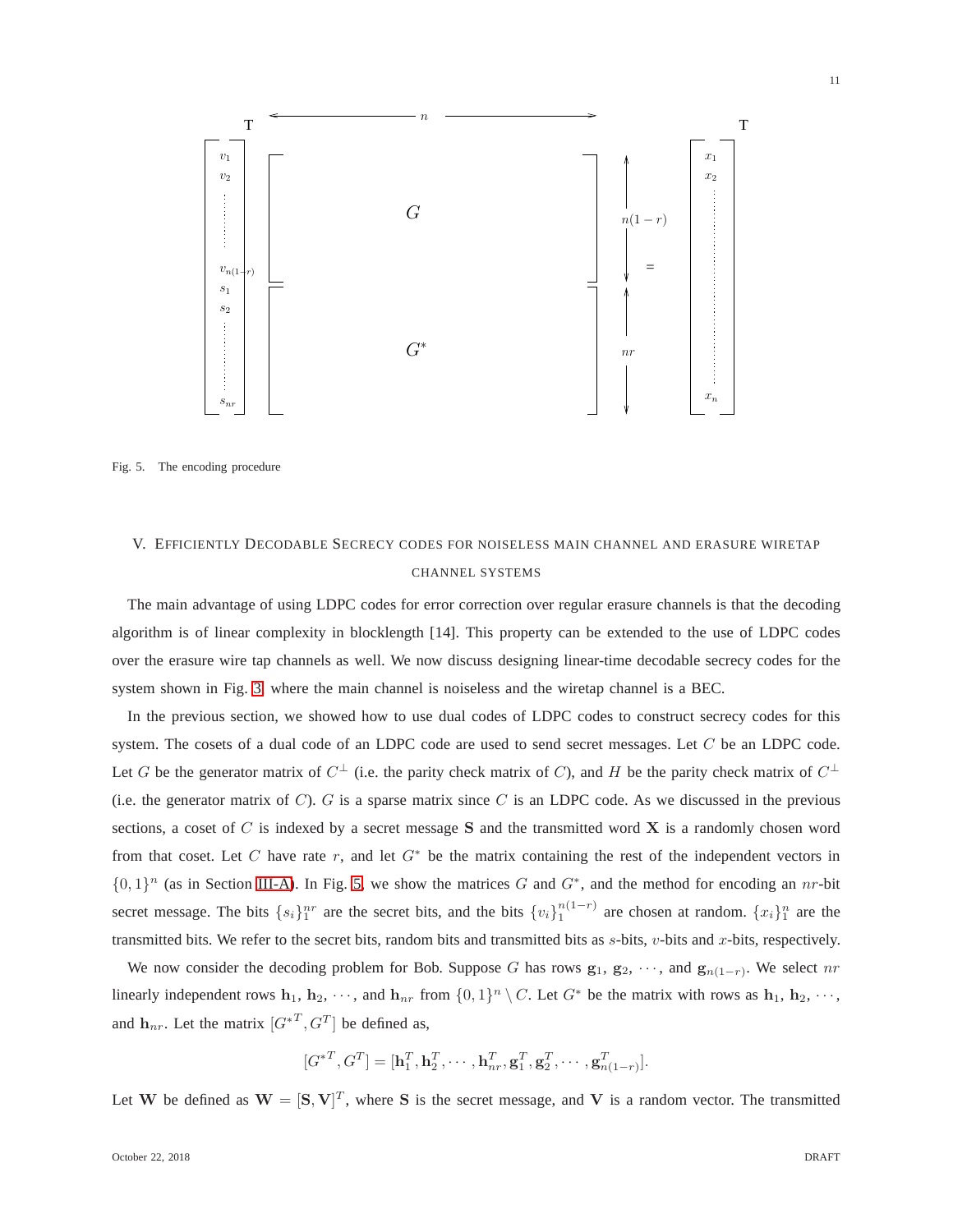word  $X^T$  is now given by,

<span id="page-11-0"></span>
$$
\mathbf{X}^T = [G^{*T}, G^T] \mathbf{W}.
$$
 (10)

The decoding problem for Bob is to determine W (or just S) from [\(10\)](#page-11-0); this can be easily seen to be a  $O(n^2)$ operation.

We defined H to be a parity check matrix of the code  $C^{\perp}$  above. An equivalent way of finding S is for Bob to compute the syndrome  $H X^T$ . For a suitable choice of H, one could have  $S = H X^T$ . However, since H is a dense matrix (in general), the complexity of this decoding is also likely to be  $O(n^2)$ .

We now ask the following question. Is it possible to achieve linear or almost-linear decoding complexity for Bob by carefully choosing a subset of the set of all the cosets of C? In other words, can we sacrifice some secrecy rate to achieve linear or almost-linear decoding complexity for Bob? As we will discuss later, our approach will be to make some of the elements of S always equal to zero. This will decrease our secrecy rate, but we will show that almost-linear or linear time decoding becomes possible in that case.

We first show that the decoding problem in [\(10\)](#page-11-0) is similar to the problem of systematic encoding of linear block codes. Let a linear block code have parity check matrix H, where  $H = [H_1, H_2]$ . Let the transmitted codeword be  $\mathbf{c} = [\mathbf{m}^T, \mathbf{p}^T]^T$ , where m is the message and p is the parity part. Hence, to find p, the encoder has to solve

<span id="page-11-1"></span>
$$
-H_1 \mathbf{m} = H_2 \mathbf{p}.\tag{11}
$$

Equation [\(10\)](#page-11-0) is similar to [\(11\)](#page-11-1) if we let  $X^T = -H_1m$ ,  $H_2 = [G^{*T}, G^T]$ , and  $W = p$ . In [14], the authors have shown how to efficiently solve [\(11\)](#page-11-1) for LDPC codes. As in [14], our approach will be to multiply [\(10\)](#page-11-0) by a matrix Q to get

$$
Q\mathbf{X}^T = Q[G^{\ast T}, G^T]\mathbf{W}.
$$
\n(12)

To make the operation of finding W from the above equation  $O(n)$ , we need to have the matrix  $Q[G^{*T}, G^T]$  in a special form, and we need to ensure that  $QX<sup>T</sup>$  is a  $O(n)$  operation.

## *A. Choosing a subset of the set of cosets*

Let  $G_1$  be a sparse, full row-rank matrix whose rows form a the set of linearly independent vectors in the row-space of  $G^*$ . Let  $G_1$  have dimensions  $n(r-t) \times n$ . We show this in Fig. [6.](#page-12-0) Let P be the matrix whose rows are the rest of the independent vectors in  $\{0,1\}^n$ . Let  $H^*$  be defined as shown in the figure, and let  $H^*$  be the parity check matrix of an LDPC code  $C^*$ .  $H^*$  has dimensions  $n(1-t) \times n$ . Hence,  $C^*$  has rate t. It can be seen that, if G corresponds to a Tanner graph with degree distribution pair  $(\lambda_G, \rho_G)$ , and  $G_1$  corresponds to a Tanner graph with degree distribution pair  $(\lambda_{G_1}, \rho_{G_1})$ , then  $H^*$  corresponds to a Tanner graph with degree distribution pair  $(\lambda_{H^*}, \rho_{H^*})$ , where

<span id="page-11-2"></span>
$$
\frac{\lambda_{H^*}(x)}{\int_0^1 \lambda_{H^*}(x)dx} = \frac{1}{\int_0^1 \lambda_G(x)dx \int_0^1 \lambda_{G_1}(x)dx} \left( \lambda_G(x) \int \lambda_{G_1}(x)dx + \lambda_{G_1}(x) \int \lambda_G(x)dx \right),\tag{13}
$$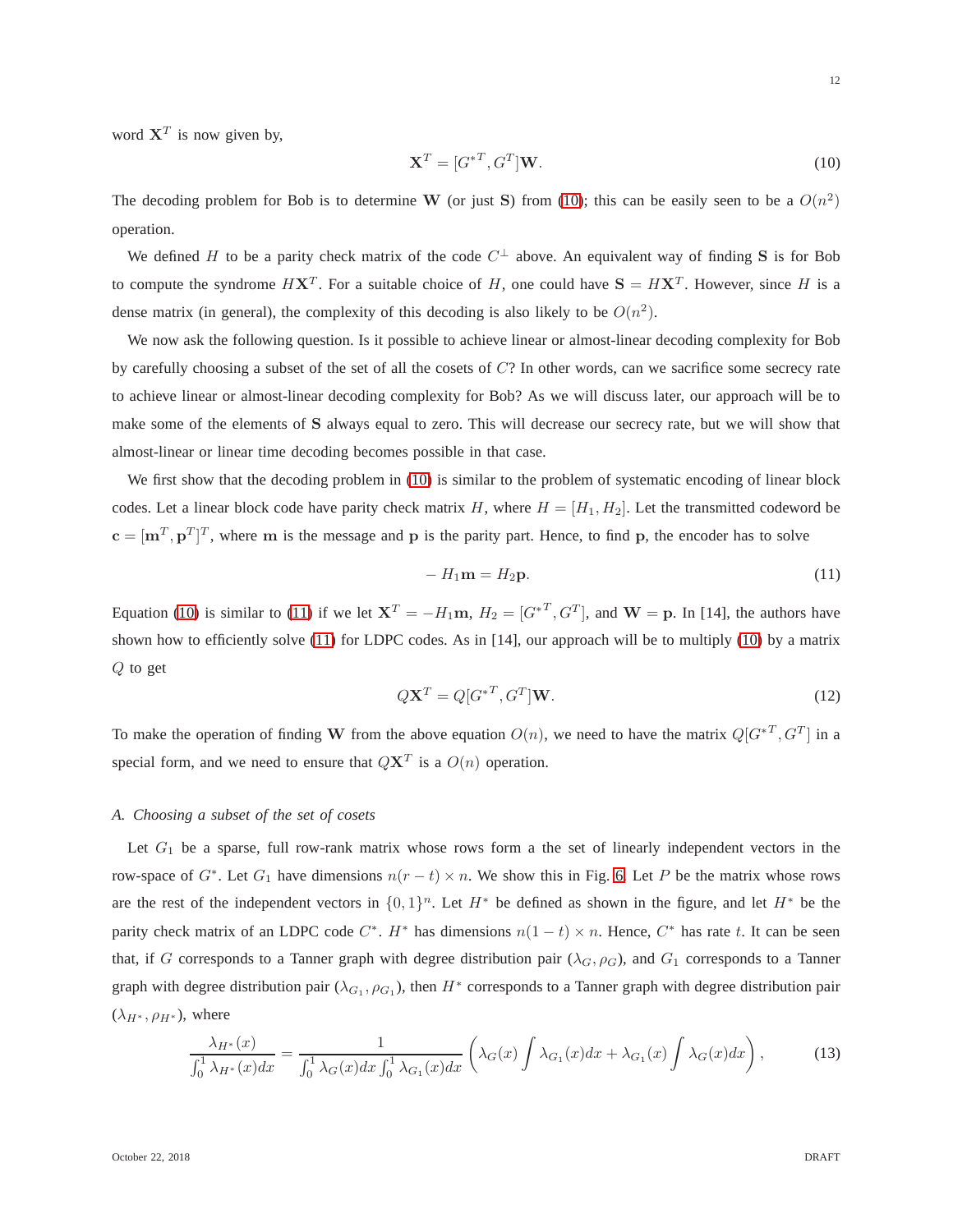

<span id="page-12-0"></span>Fig. 6. Choosing a subset of the set of cosets

and

<span id="page-12-1"></span>
$$
\rho_{H^*}(x) = \frac{\int_0^1 \lambda_G(x)dx}{\int_0^1 \lambda_G(x)dx + \int_0^1 \lambda_{G_1}(x)dx} \rho_{G_1}(x) + \frac{\int_0^1 \lambda_{G_1}(x)dx}{\int_0^1 \lambda_G(x)dx + \int_0^1 \lambda_{G_1}(x)dx} \rho_G(x).
$$
(14)

See Appendix [II](#page-27-0) for a proof of the above relations. We restrict the transmitted word  $X$  to be a linear combination of the rows in only G and  $G_1$ , i.e. all the vectors in P are multiplied by zero. The secrecy code rate now falls to  $r - t$ . It is important to note that this new secrecy code will have the same security properties as the original code, since only the matrix G determines the security properties of the secrecy code.

*1) Forming the matrix*  $H_1$ : Let the code  $C^*$  have erasure threshold  $\beta$  under the standard iterative erasure-decoding algorithm. Hence, any submatrix formed using a set of  $n\beta$  columns of the  $n \times n$  matrix in Fig. [6](#page-12-0) (i.e. including G,  $G_1$  and P) will have full column rank (asymptotically). By performing some row and column permutations in  $G$ ,  $G_1$  and P, we can get an approximately upper triangular form in  $H^*$ . Note that, after row and column permutations, we need to rearrange the v-bits, s-bits and the x-bits. To keep the notation simple we will still call the first  $n(1-r)$ bits v-bits and the next  $n(r - t)$  bits as s-bits with the understanding that Bob now will possibly have to find some or all of the bits in not only S, but also in V. After the row and column permutations we continue to call the matrices  $G, G_1$  and  $P$  by the same names.

Now, consider Fig. [7.](#page-13-0) The matrix  $H_1$  is obtained by retaining the  $n\beta$  columns in the approximate upper triangular form and by choosing  $n(1 - t - \beta)$  other columns in such a way that  $H_1$  has full column rank in the column-space of G and  $G_1$ . Thus,  $H_1$  will have full column rank in the full  $n \times n$  matrix  $(G, G_1,$  and P) as well.

2) Forming the matrix  $H$ : In Fig. [8,](#page-13-1) we show the matrix  $H$ , which is obtained by rotating the matrix  $H_1$  in Fig. [7](#page-13-0) by 90 degrees clockwise. The equation (shown in Fig. [8\)](#page-13-1)

$$
H[s_{n(r-t)} \cdots s_1 \, v_{n(1-r)} \cdots v_1]^T = [x_1 \, x_2 \cdots x_{n(1-t)}]^T
$$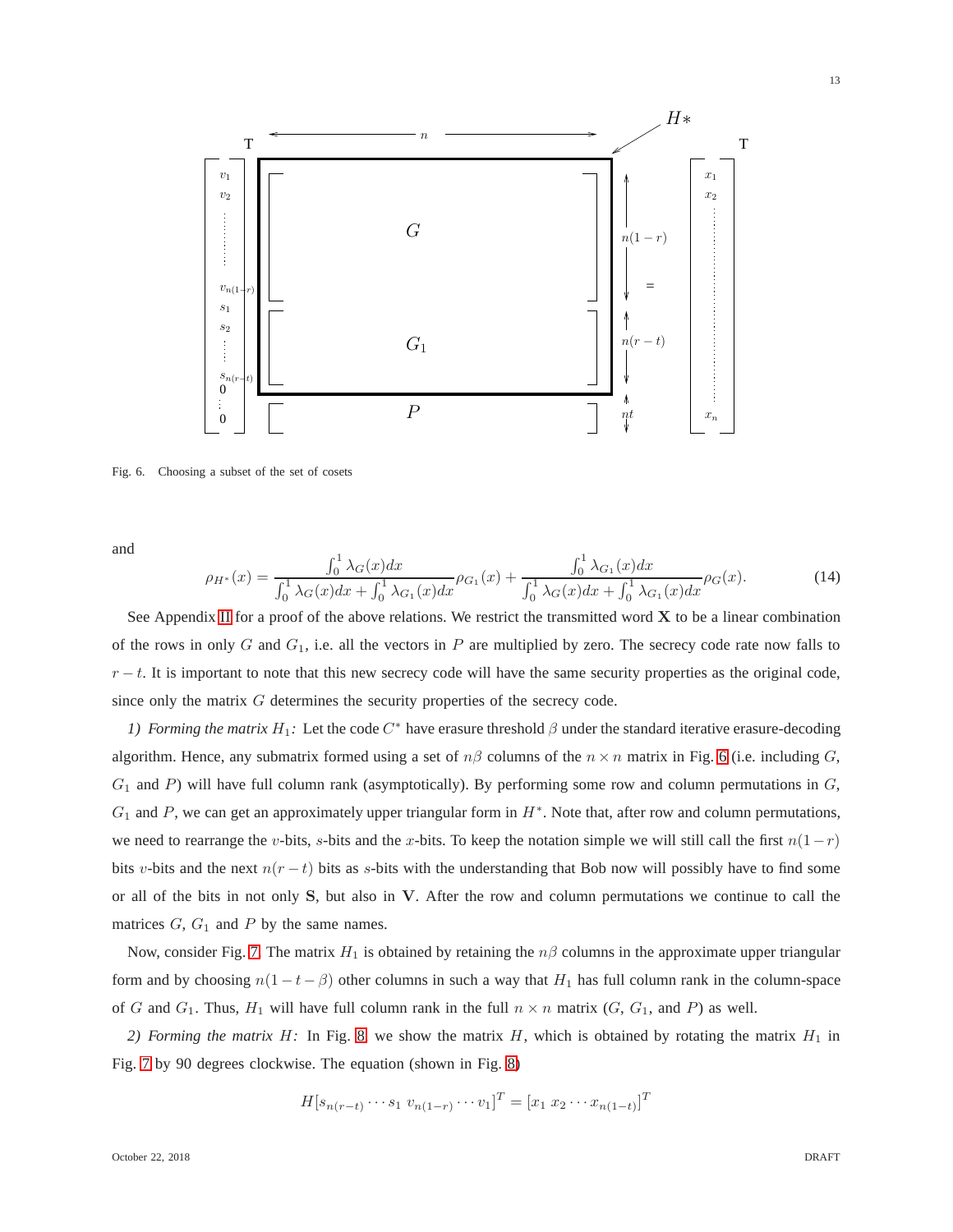

<span id="page-13-0"></span>Fig. 7. The matrix  $H_1$ 



<span id="page-13-1"></span>Fig. 8. The matrix H

needs to be solved to find the s-bits and the v-bits. Note that we have retained only  $n(1-t)$  bits in X on the RHS in Fig. [8.](#page-13-1) Since H has full row rank (because  $H_1$  in the previous section had full column rank),  $n(1-t)$  x-bits are enough to solve for the *v*-bits and the *s*-bits. We denote this new vector on the RHS in Fig. [8](#page-13-1) as  $X^{T}$ . We remark that the matrix H is neither the generator matrix of the code C nor the parity check matrix of  $C^{\perp}$ .

We will now basically follow the steps described in [14] for efficiently solving the equation in Fig. [8.](#page-13-1) The matrix H can be divided into matrices B, T, D and E as in [14] (the matrices called A and C in [14] are not necessary in our solution) with dimensions  $n\beta \times n(1 - t - \beta)$ ,  $n\beta \times n\beta$ ,  $n(1 - t - \beta) \times n(1 - t - \beta)$  and  $n(1 - t - \beta) \times n\beta$ , respectively. T is a lower triangular matrix.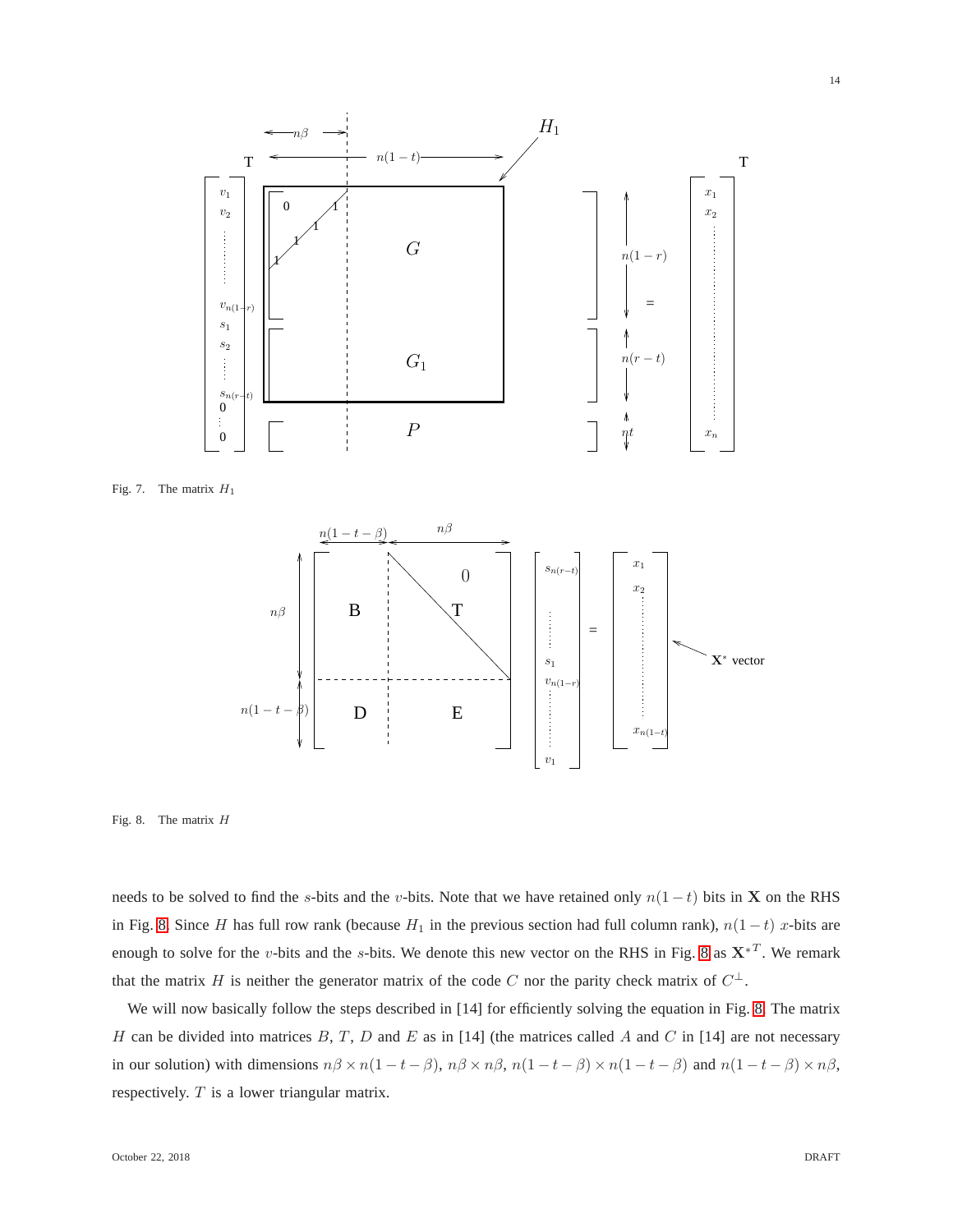

<span id="page-14-0"></span>Fig. 9. The matrix Q



<span id="page-14-1"></span>Fig. 10. The vector Y

*3) Multiplying by the matrix Q:* As in [14], we multiply both sides in Fig. [8](#page-13-1) by the matrix Q shown in Fig. [9.](#page-14-0) The result is shown in Fig. [10.](#page-14-1) The result of the multiplication of the matrix  $Q$  with the matrix  $H$  can be precomputed before the actual decoding begins. We now study the matrix-vector multiplication  $Y = QX^*{}^T$ . We need to show that this multiplication is  $O(n)$  since we need to do this operation for every received **X**.

In Fig. [11,](#page-15-0) we have shown the splitting of the vectors  $X^*$  and Y into vectors  $X_1^*$ ,  $X_2^*$  and Y<sub>1</sub>, Y<sub>2</sub>, respectively. The vectors  $X_1^*$  and  $Y_1$  have dimension  $1 \times n\beta$ , while vectors  $X_2^*$  and  $Y_2$  have dimensions  $1 \times n(1-t-\beta)$ . From Fig. [11,](#page-15-0) the vectors  $Y_1$  and  $X_1^*$  are equal. Hence,  $Y_1$  can be computed in linear time. Now

$$
\mathbf{Y}_2^T = ET^{-1}\mathbf{X}_1^{*T} + \mathbf{X}_2^{*T}.
$$

Clearly,  $T^{-1}X_1^{*T}$  can be computed using back-substitution in  $O(n)$  time, and the multiplication of this result with E and the addition with  $X^*2^T$  are also linear time. Hence, the computation of Y from Q and  $X^*$  is  $O(n)$ .

*4) Solving for vectors* S *and* V: We now turn to Fig. [10.](#page-14-1) Let the first  $n(1 - t - \beta)$  elements of the vector  $[s_{n(r-t)} \cdots s_1 \ v_{n(1-r)} \cdots v_1]$  in the LHS in Fig. [10](#page-14-1) be denoted by  $U_1$ , and the next  $n\beta$  elements be denoted by  $U_2$  as shown in Fig. [12.](#page-15-1) To compute S and V, we now need to solve for  $U_1$  and  $U_2$  using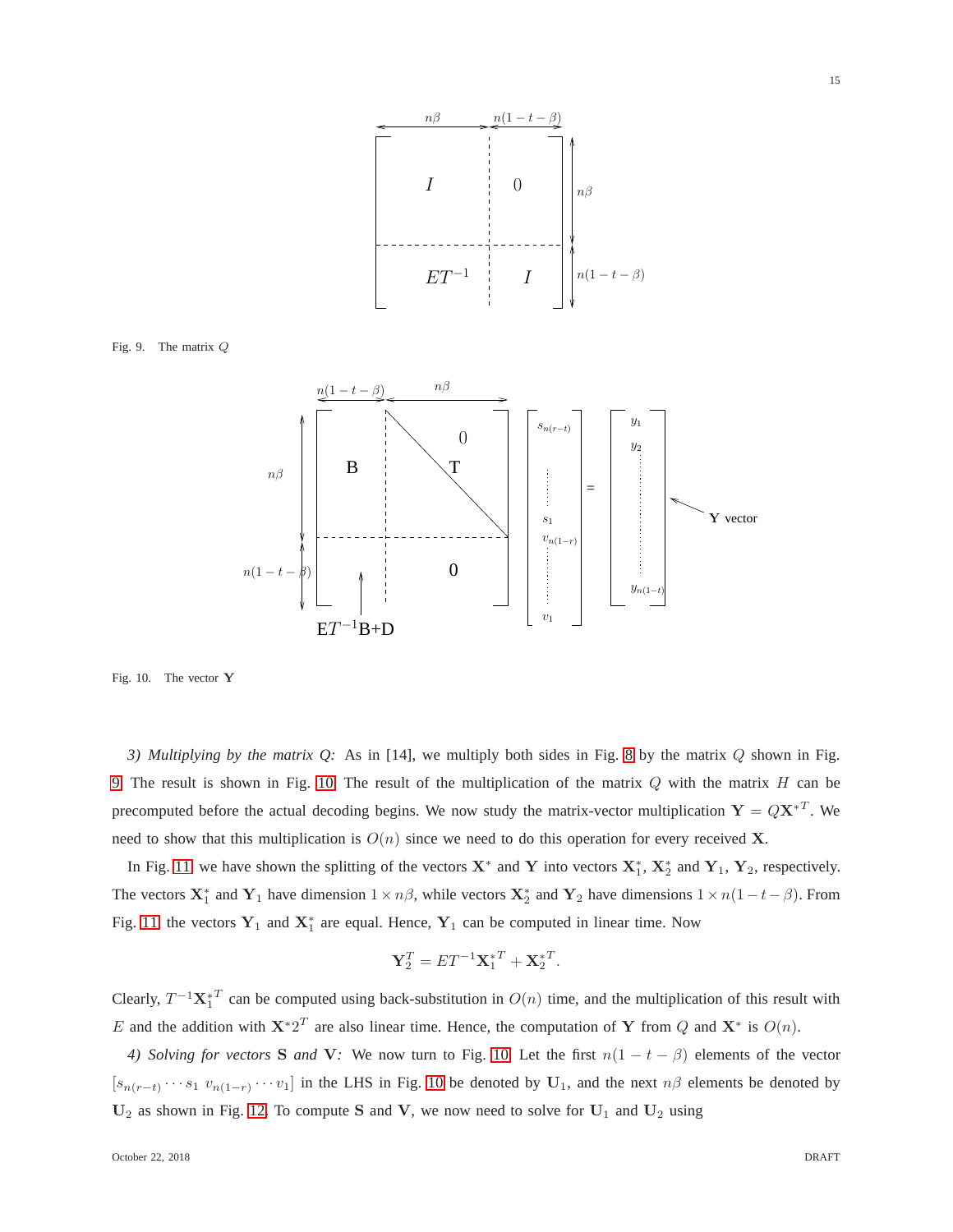

Fig. 11. The multiplication of Q and  $X^*$ 

<span id="page-15-0"></span>

<span id="page-15-1"></span>Fig. 12. Solving for  $U_1$  and  $U_2$ 

<span id="page-15-2"></span>
$$
B\mathbf{U}_1^T + T\mathbf{U}_2^T = \mathbf{Y}_1^T, \text{ and}
$$
  

$$
(ET^{-1}B + D)\mathbf{U}_1^T = \mathbf{Y}_2^T,
$$
 (15)

where  $Y_1$  and  $Y_2$  are as defined before (in Fig. [11\)](#page-15-0). Solving the second equation first, we get

$$
\mathbf{U}_1 = (ET^{-1}B + D)^{-1}\mathbf{Y}_2.
$$

Though the inverse can be precomputed, the multiplication is not  $O(n)$  (in general), since  $(ET^{-1}B+D)^{-1}$  is not sparse anymore. The complexity of this multiplication is  $O((1 - t - \beta)^2 n^2)$ . However, if  $\beta = 1 - t$ , the vector  $U_1$ 

16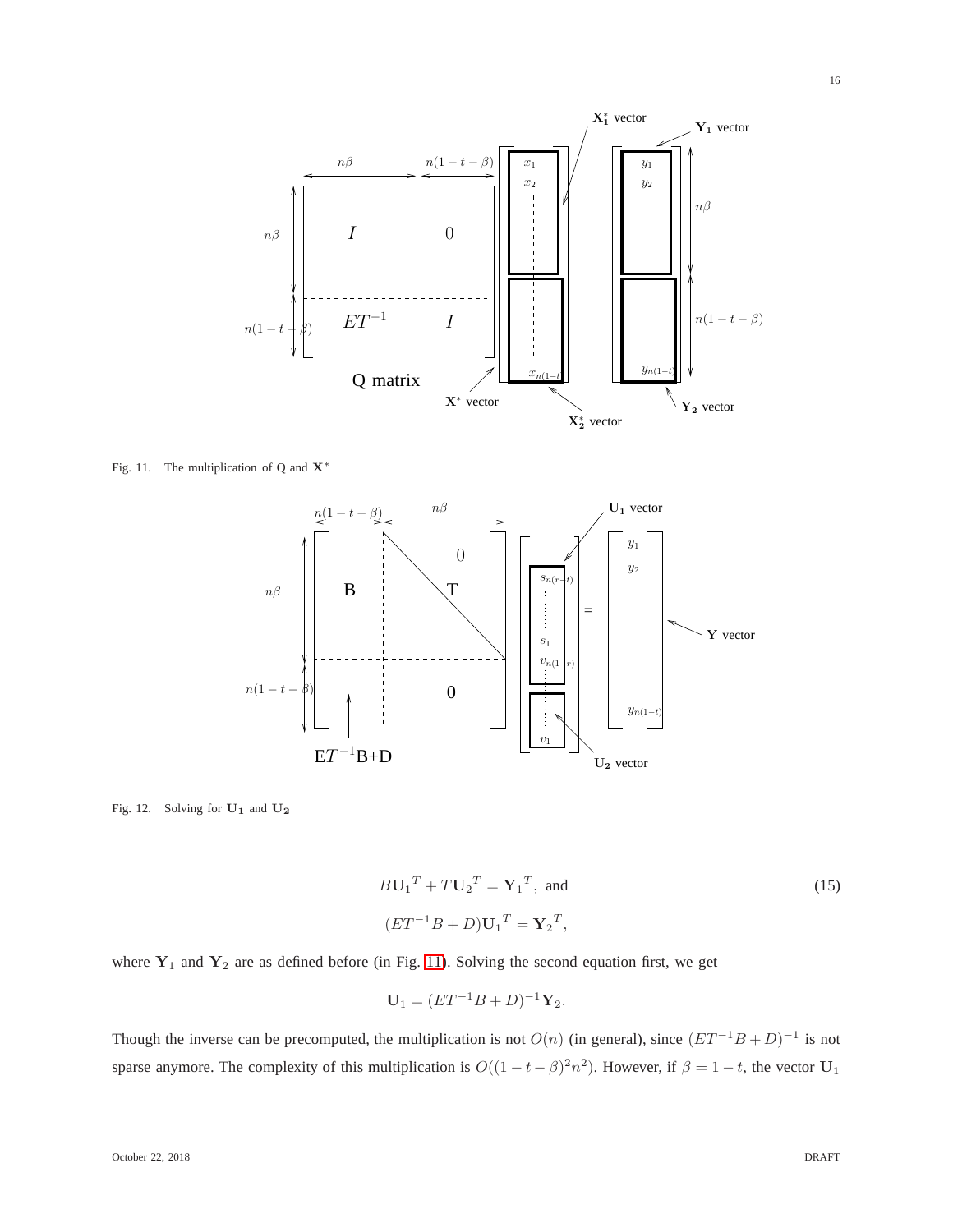is empty and does not have to be computed. From [\(15\)](#page-15-2),

$$
T\mathbf{U}_2=\mathbf{Y}_1+B\mathbf{U}_1.
$$

Since B is a sparse matrix,  $BU_1$  can be computed in linear time, and then  $U_2$  can be solved in  $O(n)$  time by back-substitution, since  $T$  is a sparse lower triangular matrix.

If  $\beta = 1 - t$  the complexity of the entire decoding operation reduces to  $O(n)$ . Hence, if the code  $C^*$  is a capacity-achieving erasure-correcting code, then linear time decoding is possible. As we will discuss in the next section, this is a sufficient condition but not necessary. We now conclude this section with an example of a secrecy code decoded using the method described in this section.

*Example 3:* Let C be a (3,6)-regular LDPC code with block-length n. Let G be the sparse parity check matrix of C (i.e. the generator matrix of  $C^{\perp}$ ). The rate of C is  $r = 1/2$ . The matrix  $G_1$  is chosen to be the parity check matrix of a  $(2, 6)$ -regular LDPC code. Then the code  $C^*$  is an LDPC code with all variable nodes having degree 5 and all check nodes having degree 6. The rate of  $C^*$  is  $t = 1/6$ . The LDPC code C has an erasure threshold  $\alpha \approx 0.42$ . The code  $C^*$  has an erasure threshold  $\beta \approx 0.55$ . Thus, the secrecy rate is  $r - t = 1/3$ , and  $1 - t - \beta \approx 0.283$ . The decoding complexity is  $O(n^2)$  because of a multiplication in the decoder by a  $0.283n \times 0.283n$  non-sparse matrix; however, this multiplication is still less complex than a direct decoder that would require a  $n \times n$  non-sparse matrix multiplication. The transmitted message is secure across the wiretap channel having erasure probability at least  $(1 - \alpha) = 0.58$ .

#### *B. Linear time decodable secrecy codes*

We now discuss linear-time decodable secrecy codes. As we saw in the previous sections, a sufficient condition for the secrecy code to be linear-time decodable is that the code  $C^*$  in Fig. [6](#page-12-0) (with parity check matrix  $H^*$ ) should be a capacity achieving code on a binary erasure channel so that the row gap in  $H^*$  (i.e.  $(1 - t - \beta)$ ) is zero. The authors in [14] have shown that the row gap can also be calculated using the erasure threshold of the transpose of the parity check matrix  $(H^*)$ . The transpose of  $H^*$  does not correspond to a non-zero rate code. Nevertheless, the greedy algorithm that is used to get approximate triangulation in  $H^*$  can also be thought to be the standard iterative erasure decoding algorithm operating on the transpose of  $H^*$ . Let  $H^*$  have degree distribution  $(\lambda_{H^*}, \rho_{H^*})$ , where  $\lambda_{H^*}$  and  $\rho_{H^*}$  correspond to the variable and the check nodes, respectively. Then, the transpose of  $H^*$  will have a degree distribution ( $\rho_{H^*}, \lambda_{H^*}$ ). In [14], it is shown that the row gap obtained is then  $(1 - t - \delta)$ , where  $\delta$  is the erasure threshold of the degree distribution pair ( $\rho_{H^*}, \lambda_{H^*}$ ). It turns out that, many of the known degree distributions of good LDPC error correcting codes actually allow linear time encoding (i.e.  $(1 - t - \delta)$ ) is zero).

In the following example, we will use this idea to construct a secrecy code that allows linear-time decoding (and encoding since  $G$ ,  $G_1$  in Fig. [6](#page-12-0) are sparse anyway). Since some matrices in our example have a few degree-zero variable nodes, we will use node-based degree distributions as opposed to the typical edge-based degree distribution. Given an edge-based degree distribution  $(\lambda(x), \rho(x))$ , let  $v(x)$  denote the node-based degree distribution of the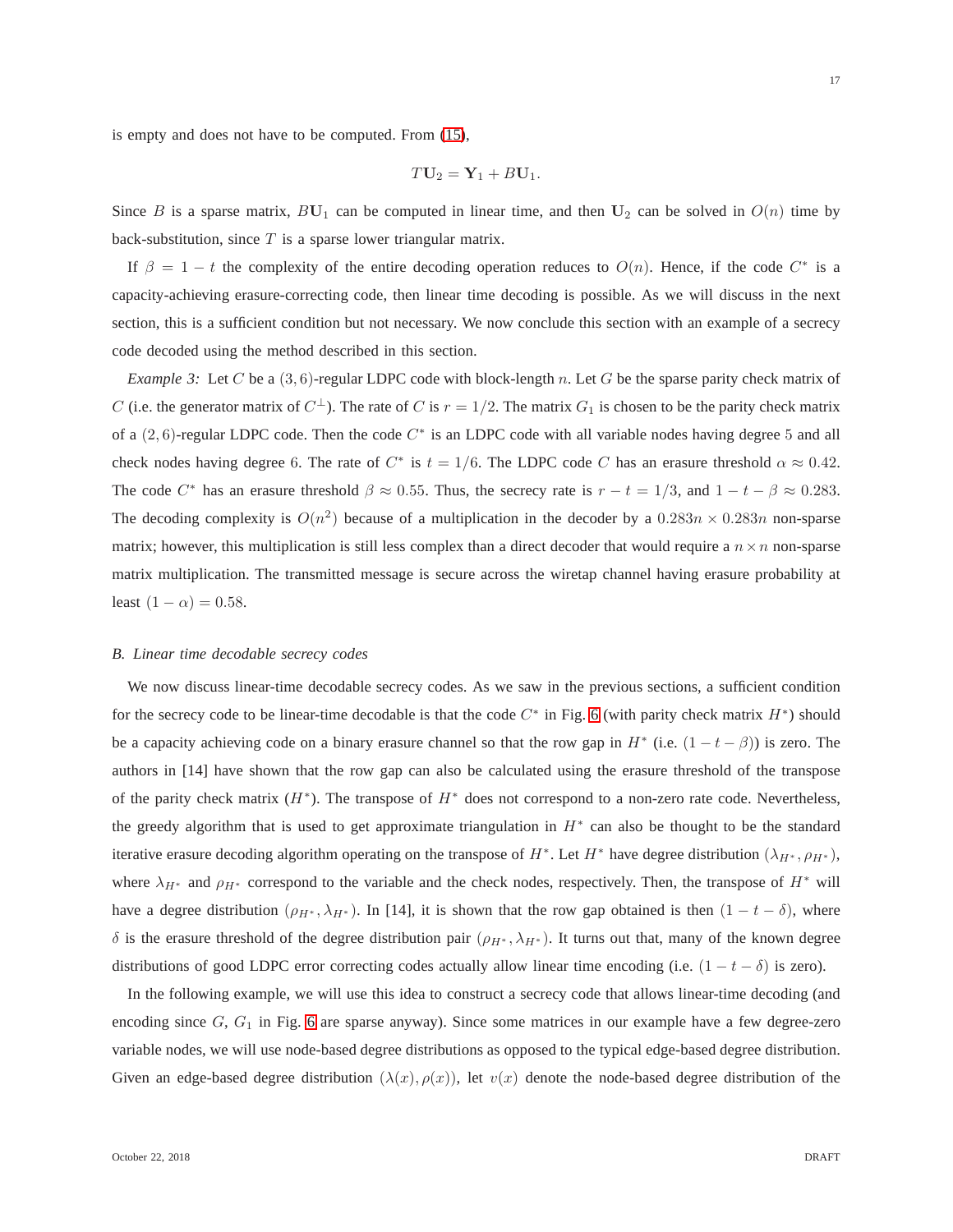$$
v(x) = \frac{\int \lambda(x)dx}{\int_0^1 \lambda(x)dx}.
$$
\n(16)

*Example 4:* We refer to Fig. [6](#page-12-0) for this example. Let the code C (with parity check matrix G) have degree distributions  $(\lambda_G, \rho_G)$ , where  $\lambda_G(x) = 0.6087x + 0.3913x^2$ , and  $\rho_G(x) = x^6$ . Thus, the variable degree distribution,  $v_G(x) = 0.7x^2 + 0.3x^3$ . Let the matrix  $G_1$  correspond to the parity check matrix of a code with degree distributions  $(v_{G_1}, \rho_{G_1})$ , where  $v_{G_1}(x) = 0.7 + 0.3x$ , and  $\rho_{G_1}(x) = x^6$ . Hence, the degree distributions of  $H^*$  is  $(\lambda_{H^*}, \rho_{H^*})$ , where  $\lambda_{H^*}(x) = 0.3769x + 0.4846x^2 + 0.1385x^3$ , and  $\rho_{H^*}(x) = x^6$  (using [\(13\)](#page-11-2) and [\(14\)](#page-12-1)). The rate of the secrecy code then is  $r(\lambda_G, \rho_G) - r(v_{H^*}, \rho_{H^*}) = 0.0429$ , where r denotes the rate of the corresponding LDPC code. Hence, our secrecy rate has dropped to 0.0429 from  $1-(1-r(\lambda_G, \rho_G)) = 0.6714$ . The erasure threshold of C turns out to be 0.2625. Hence this code is secure on a wiretap channel with erasure probability at least  $(1 - 0.2625) = 0.7375$ (i.e. secrecy capacity is 0.7375). This secrecy code is linear time decodable.

## VI. ERASURE MAIN CHANNEL AND ERASURE WIRETAPPER'S CHANNEL

<span id="page-17-0"></span>In this section, we consider wire tap systems where both the wire tap channel and the main channel are binary erasure channels (BEC). Though our results apply with a small modification to systems with DMCs other than the BEC as the main channel, we restrict ourselves to the BEC case for ease of explanation.

With a BEC as the main channel, the wire tap system is as shown in Figure [13.](#page-17-1) The wiretapper's channel is a



<span id="page-17-1"></span>Fig. 13. The BEC wire tap system

BEC with erasure probability  $\epsilon_w$ , and the main channel is another BEC with erasure probability  $\epsilon_m$ . According to [\(3\)](#page-3-2), the secrecy capacity of this system is  $C_s = \epsilon_w - \epsilon_m$ , which is positive whenever  $\epsilon_w > \epsilon_m$ .

## *A. Using duals of codes on graphs*

As in the noiseless main channel case, we consider using the dual of an LDPC code as the code C for encoding. Using Theorem [3,](#page-9-0) security across the wiretapper's channel can be related to the threshold  $\alpha$  of the LDPC code  $C^{\perp}$ over erasure channels. Specifically, if  $1 - \epsilon_w < \alpha$ , security is guaranteed with high probability.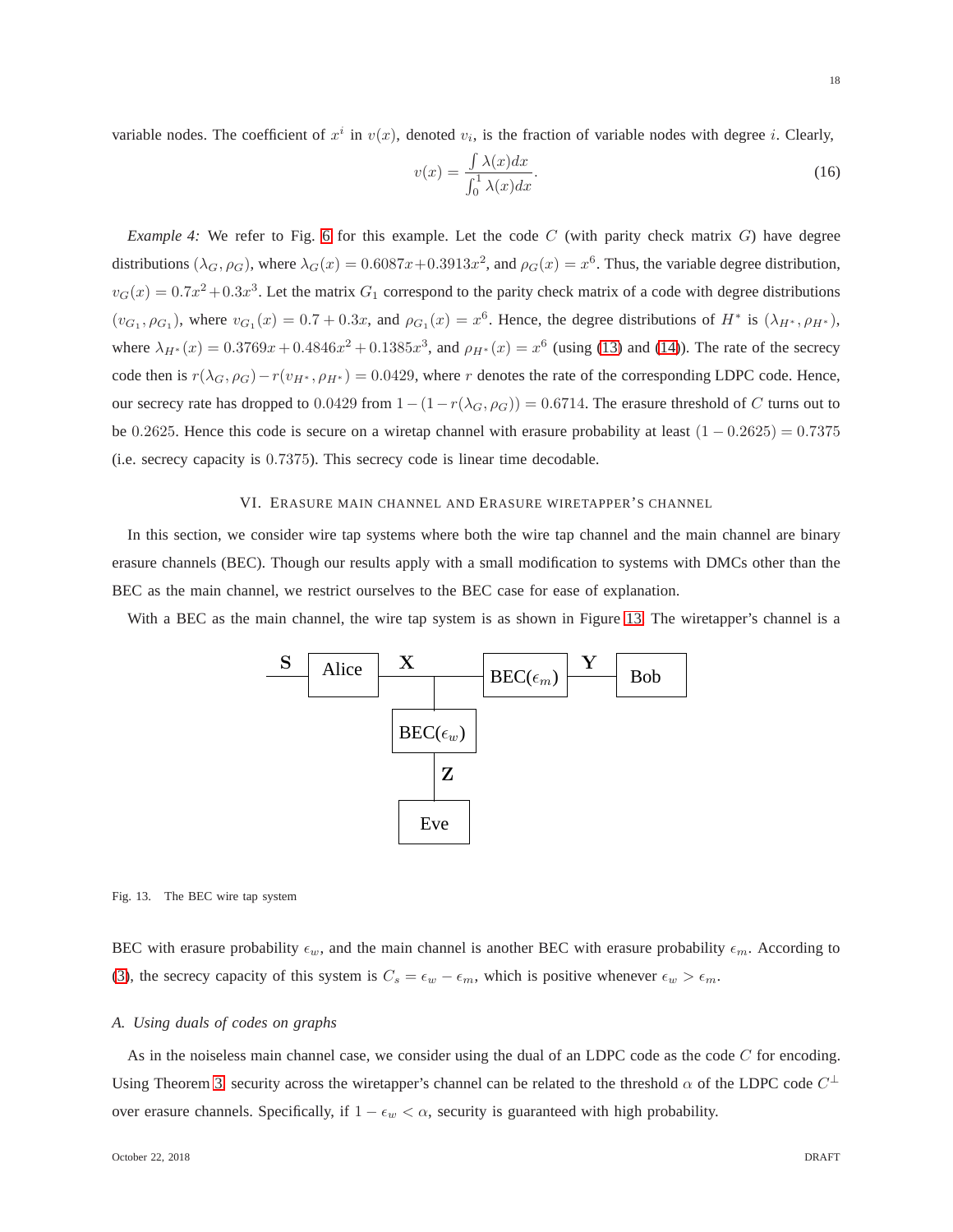19

We now turn to the probability of error on the main channel. Suppose we could design the matrix  $G^*$  such that the overall code  $\overline{C}$  still belongs to an LDPC ensemble with threshold  $\beta$  over erasure channels. Bob can decode x (and hence the message s) with asymptotically zero probability of error whenever  $\epsilon_m < \beta$ .

In summary, the requirement on the LDPC code  $\overline{C}$  is that it should contain C, the dual of another LDPC code  $C^{\perp}$ . Since the dual of an LDPC code is likely to have a significantly high number of low-weight codewords, the requirement appears to be contrary to intuition. A very similar code design problem arises in the construction of quantum error-correcting codes using sparse graphs [16]. After studying several constructions, the authors of [16] conclude that such codes are difficult to construct and are unlikely to have high thresholds.

## *B. Using capacity-achieving codes*

We now consider a coding method that will eventually depend on capacity-achieving codes for complete security. We first pick an LDPC code  $C_1$  of length n from an ensemble of codes having asymptotic erasure threshold  $\epsilon_w$ . That means, as  $n \to \infty$ ,  $C_1$  recovers all the erasures on an erasure channel with erasure probability up to at least  $\epsilon_w$  using the standard iterative erasure decoding algorithm. Let the rate of  $C_1$  be  $r_1$ , and let  $H_1$  be the parity check matrix of the code  $C_1$ . Next we select  $n(1 - r_2)$  independent vectors from the dual space of  $C_1$ , where  $r_1 < r_2$ . The selection is such that the  $n(1-r_2) \times n$  matrix  $H_2$  formed by these vectors as rows is from an LDPC ensemble with erasure threshold  $\epsilon_m$ . Let  $\overline{H}_2$  be the matrix whose rows are the rest of the independent vectors in the dual space of  $C_1$ . As we will see shortly, we must have  $\epsilon_w > (1 - r_2)$  in order to guarantee some equivocation for Eve. Let  $C_2$  be the code with parity check matrix  $H_2$ . From capacity considerations, we have

$$
1 - r_2 \ge \epsilon_m, \text{ and}
$$
  

$$
1 - r_1 \ge \epsilon_w.
$$

In our examples, we will construct  $H_2$  by picking  $n(1 - r_2)$  rows of  $H_1$ , and the rest of the rows will be in  $\overline{H}_2$ . Let  $H_2$  correspond to a Tanner graph with degree distribution pair  $(\lambda_2, \rho_2)$ , and let  $\overline{H}_2$  correspond to a Tanner graph with degree distribution pair  $(\lambda_2, \overline{\rho}_2)$ . Using [\(13\)](#page-11-2) and [\(14\)](#page-12-1), we see that  $H_1$  corresponds to a Tanner graph with degree distribution pair  $(\lambda_1, \rho_1)$ , where

<span id="page-18-0"></span>
$$
\frac{\lambda_1(x)}{\int_0^1 \lambda_1(x)dx} = \frac{1}{\int_0^1 \lambda_2(x)dx \int_0^1 \overline{\lambda}_2(x)dx} \left( \lambda_2(x) \int \overline{\lambda}_2(x)dx + \overline{\lambda}_2(x) \int \lambda_2(x)dx \right),\tag{17}
$$

and

<span id="page-18-1"></span>
$$
\rho_1(x) = \frac{\int_0^1 \overline{\lambda}_2(x) dx}{\int_0^1 \lambda_2(x) dx + \int_0^1 \overline{\lambda}_2(x) dx} \rho_2(x) + \frac{\int_0^1 \lambda_2(x) dx}{\int_0^1 \lambda_2(x) dx + \int_0^1 \overline{\lambda}_2(x) dx} \overline{\rho}_2(x).
$$
 (18)

We have to choose  $(\lambda_1, \rho_1)$  and  $(\lambda_2, \rho_2)$  in such a way that for all i,  $\lambda_{2i}$  and  $\overline{\rho}_{2i}$  are non-negative.

*1) Encoding procedure:* We now discuss the encoding procedure, which is a little different from the encoding procedure for a noiseless main channel. Here, Alice starts with a  $n(r_2 - r_1)$ -bit message vector S, and forms a  $n(1 - r_1)$ -bit vector  $[0 \cdots 0 \text{ S}]$  by prefixing  $n(1 - r_2)$  0's to S. She now chooses, for transmission, a vector X at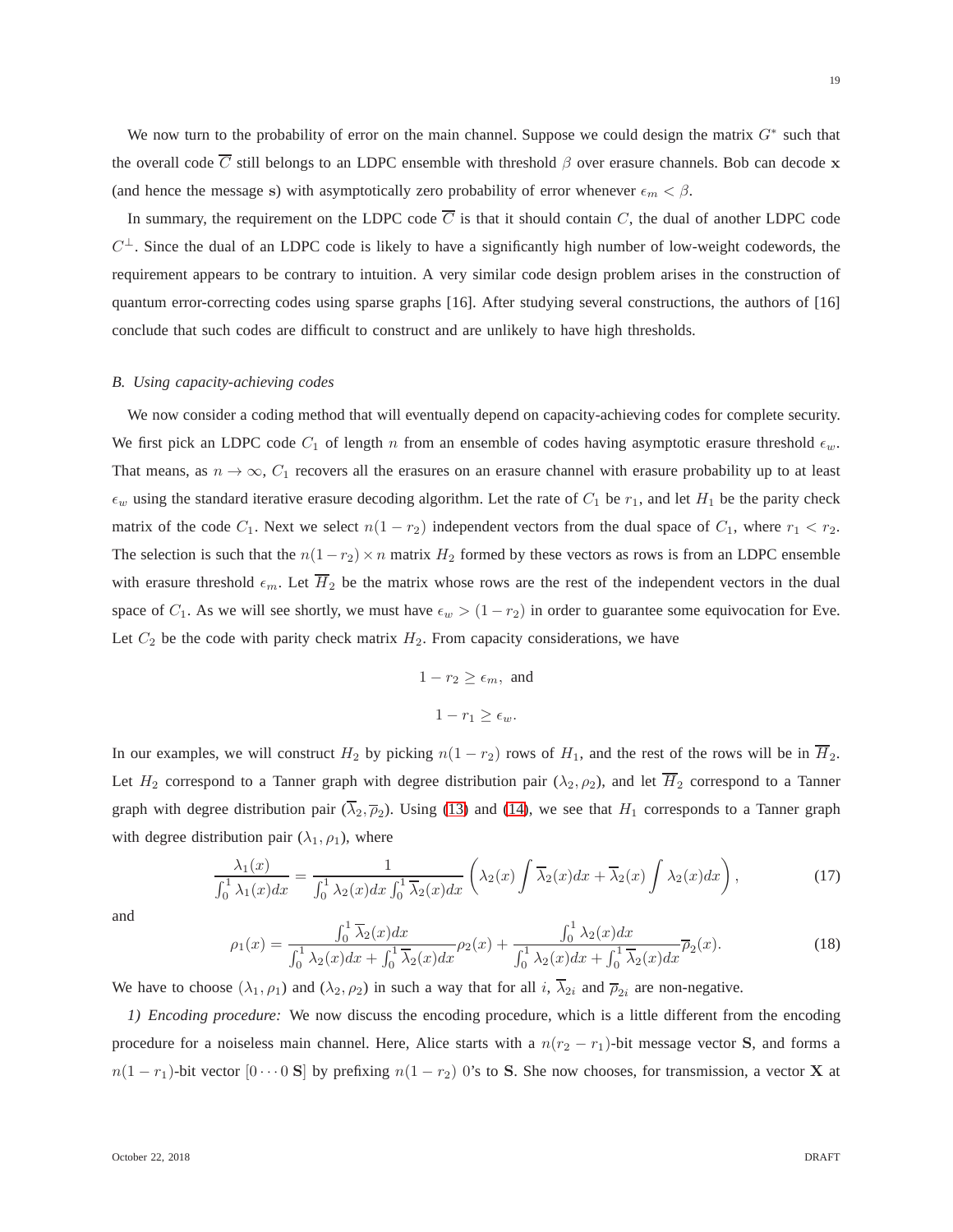<span id="page-19-0"></span>

<span id="page-19-2"></span>Fig. 15. The encoding space

random from the solution set of the equation

<span id="page-19-1"></span>
$$
\begin{bmatrix} H_2 \\ \overline{H}_2 \end{bmatrix} \mathbf{X}^T = [0 \cdots 0 \ S]^T.
$$
 (19)

We illustrate this encoding procedure in Fig. [14.](#page-19-0) The number of solutions to the equation  $H_2 \mathbf{X}^T = \mathbf{0}$  is  $2^{n-n(1-r_2)} = 2^{nr_2}$ . For a particular choice of  $S = S_1$ , the number of solutions to [\(19\)](#page-19-1) is  $2^{n-n(1-r_1)} = 2^{nr_1}$ . In addition, the solution sets of [\(19\)](#page-19-1) for different values of S are disjoint as shown in Fig. [15.](#page-19-2) Therefore, the solution space of the equation  $H_2 \mathbf{X}^T = \mathbf{0}$  splits into  $\frac{2^{n r_2}}{2^{n r_1}}$  $\frac{2^{n r_2}}{2^{n r_1}} = 2^{n(r_2 - r_1)}$  disjoint subsets, each corresponding to a different value of S. Hence, the rate of the secrecy code is  $(r_2 - r_1)$ . An interesting observation in the encoding process is that we are not using the entire space  $\{0,1\}^n$  as in the previous sections where the main channel was noiseless.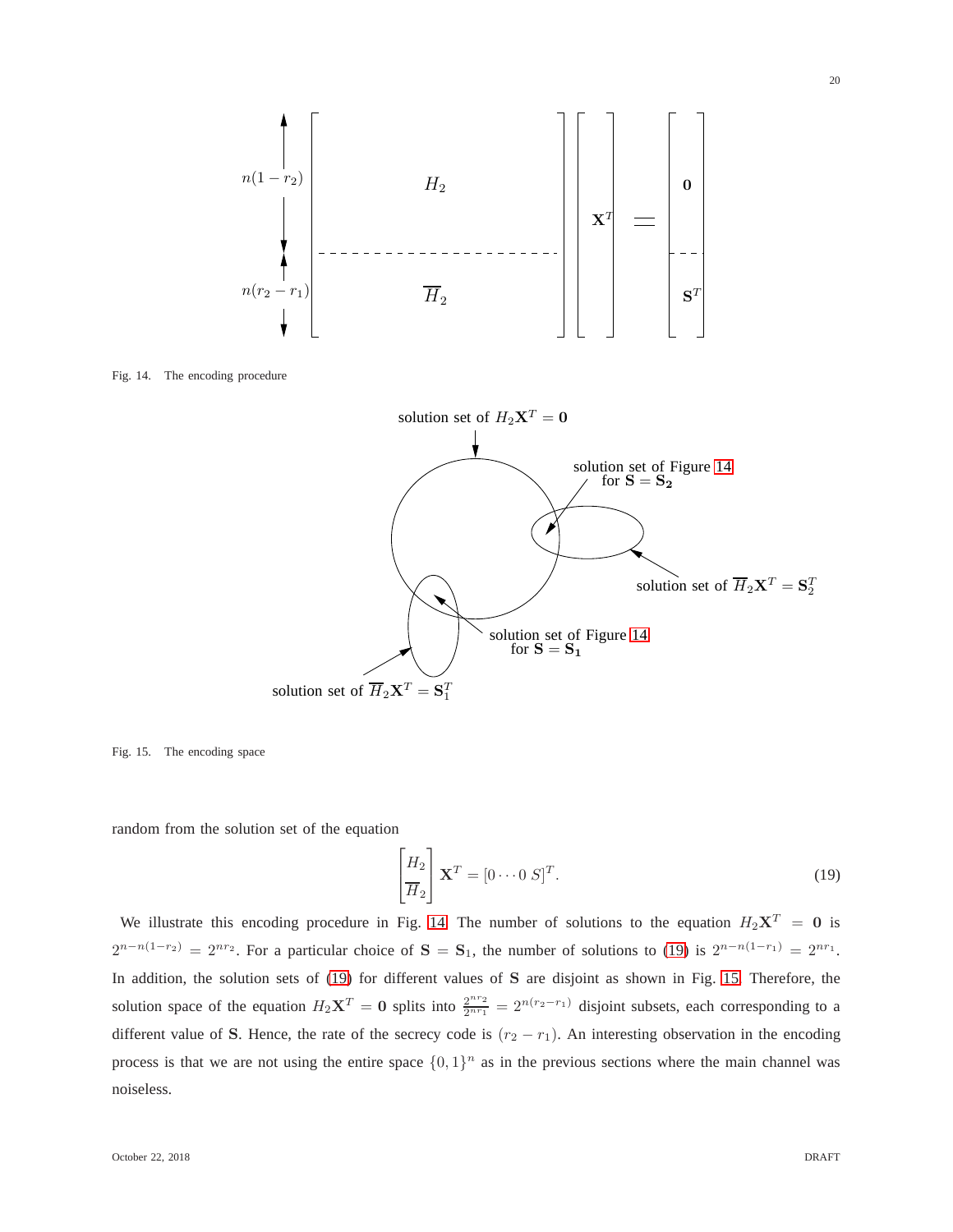*2) Equivocation across the wire tap channel:* In this section, we calculate the equivocation for Eve. Since Eve's channel is a BEC with erasure probability  $\epsilon_w$ , with probability tending to 1, Eve will have  $n\epsilon_w$  erasures as  $n \to \infty$ . If we have  $\epsilon_w > (1 - r_2)$ , using  $H_2 \mathbf{X}^T = \mathbf{0}$ , Eve must have at least  $2^{n(\epsilon_w - (1 - r_2))}$  solutions for **X**, all of which are equally likely. All these solutions will differ from each other in the erased positions. Since  $\epsilon_w$  is the erasure threshold of the code having  $H_1$  as the parity-check matrix, any submatrix formed using  $n\epsilon_w$  columns of  $H_1$  will have full column rank [14]. Thus every solution of  $H_2X^T = 0$  will result in a different value of S, all of which are equally likely. The equivocation for Eve is then  $\Delta = n(\epsilon_w - (1 - r_2))$ . If  $H_1$  is the parity-check matrix of a capacity-achieving code on an erasure channel with erasure probability  $\epsilon_w$ ,  $\Delta = n(r_2 - r_1)$ , and the message will be completely secure from Eve. Clearly, if the erasure probability of Eve's channel goes up, Eve will still have at least this much equivocation.

*3) Probability of error on the main channel:* When Bob receives a vector Y, he first decodes it by using the standard iterative erasure decoding technique for LDPC codes on the Tanner graph of the code  $C_2$ . Let the erasure probability of the main channel be at most  $\epsilon_m$ . Then, as  $n \to \infty$ , with probability tending to 1 he will be able to recover the transmitted word **X**. Bob then can find out the product  $\overline{H}_2 \mathbf{X}^T$ , which is his estimate of the message **S**.

We now illustrate the codes involved in this coding method with an example.

*Example 5:* Let  $C_2$  be a (3,6)-regular LDPC code with block-length n. Hence,  $\lambda_2(x) = x^2$  and  $\rho_2(x) = x^5$ .  $C_2$  has rate  $r_2 = 1/2$ . The code  $C_1$  is chosen to be another LDPC code with all variable nodes having degree 5 and all check nodes having degree 6. Hence,  $\lambda_1(x) = x^4$  and  $\rho_1(x) = x^5$ .  $C_1$  has rate  $r_1 = 1/6$ . It can be seen from [\(17\)](#page-18-0) and [\(18\)](#page-18-1) that,  $\overline{\lambda}_2(x) = x$  and  $\overline{\rho}_2(x) = x^5$ . The LDPC code  $C_2$  has an erasure threshold  $\alpha^* \approx 0.42$ . The code  $C_1$  has an erasure threshold  $\beta^* \approx 0.55$ . Thus, the secrecy rate is  $r_2 - r_1 = 1/3$ , and an equivocation of  $n(\beta^* - (1 - r_2)) = 0.05n$  is guaranteed across the wiretap channel having erasure probability greater than  $\beta^* = 0.55$ . Bob can decode the message with asymptotically zero probability of error on the main channel having erasure probability at most  $\alpha^* = 0.42$ .

The example above illustrates the main drawback of this coding method. Unless the code  $C_1$  is capacity-achieving  $(\beta^* = 1 - r_1)$ , the coding method is not secure even for large n. Note that the equivocation could be reduced further by a better choice of  $C_1$ , but the equivocation will go to zero only for capacity-achieving codes.

## *C. Remarks*

We have shown that codes on graphs provide secrecy in erasure wire tap channels with maximum possible secure information rate. The codes are efficiently implementable in practice. However, if the main channel is not noiseless, secrecy by forward coding alone appears to require capacity-achieving codes that are difficult to construct. Alternative models of wire tap channels with parallel error-free public channels are presumably better for constructing implementable secrecy codes when the main channel is noisy.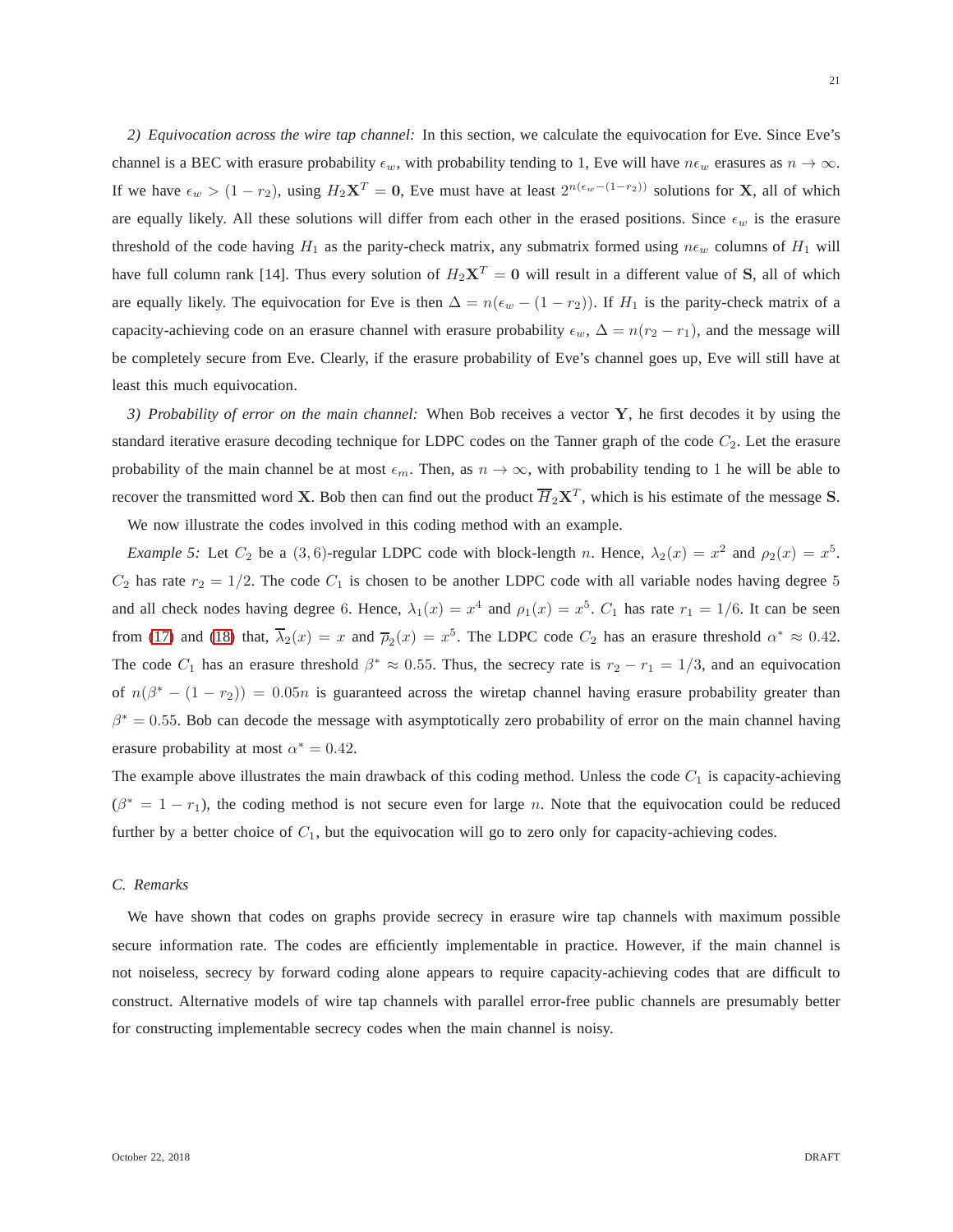#### VII. NOISELESS MAIN CHANNEL AND BSC WIRETAPPER'S CHANNEL

<span id="page-21-0"></span>In this section, we consider a special case of a wire tap channel, where the eavesdropper sees a binary symmetric channel (BSC) with error probability p, denoted  $BSC(p)$ . The main channel is error free. Using [\(3\)](#page-3-2), we see that

$$
C_s = 1 - \text{Capacity}(BSC(p)) = 1 - (1 - h(p)) = h(p),\tag{20}
$$

where  $h(x) = -x \log_2 x - (1 - x) \log_2 (1 - x), 0 \le x \le 1.$ 

The wire tap channel and the encoding is shown in Fig. [16.](#page-21-1) The method of coding is illustrated with the same



<span id="page-21-1"></span>Fig. 16. Coding for a BSC wiretapper's channel.

notation as Section [III.](#page-5-0)

## *A. Security across a BSC wiretapper's channel*

We let C be an  $(n, n-k)$  code and  $\overline{C}$  be the entire space  $\{0, 1\}^n$ . For an arbitrary k-bit message  $S = s$ , the transmitted word  $X \in sG^* + C$ . Since the cosets of C cover the entire space of n-tuples, Eve's received vector Z belongs to some coset of C, say  $uG^* + C$ . If e denotes the error vector introduced by the BSC(p) in the wiretap, we have for  $1 \leq i \leq 2^k$ ,

<span id="page-21-2"></span>
$$
Prob\{Z \in \mathbf{u}G^* + C|\mathbf{S} = \mathbf{s}\} = Prob\{\mathbf{e} \in (\mathbf{u} + \mathbf{s})G^* + C\} = Prob\{e \in \mathbf{w} + C\} \text{ for some } n\text{-tuple } \mathbf{w}. \tag{21}
$$

We can now state the criterion for selecting the code  $C$  to guarantee security of the message  $S$ : we choose  $C$  such that for any  $n$ -tuple w, we have

<span id="page-21-3"></span>
$$
Prob\{e \in \mathbf{w} + C\} \to 2^{-k}, \text{ as } n \to \infty. \tag{22}
$$

Using the above condition in [\(21\)](#page-21-2), we see that Eve is equally likely to find  $Z$  in any coset of  $C$  given any message S = s. Assuming all S = s are equally likely *a priori*, Prob{ $\mathbf{Z} \in \mathbf{u}G^* + C$ } is independent of u; hence, Prob{S = s|Z  $\in$  u $G^*$  +  $C$ }  $\rightarrow$  2<sup>-k</sup>, and security is guaranteed.

The LHS of [\(22\)](#page-21-3) is the probability of the coset  $w + C$ . This probability was first studied by Sullivan [17] and further extended by Ancheta [18], [19]. The following results can be extracted from their studies: (1) The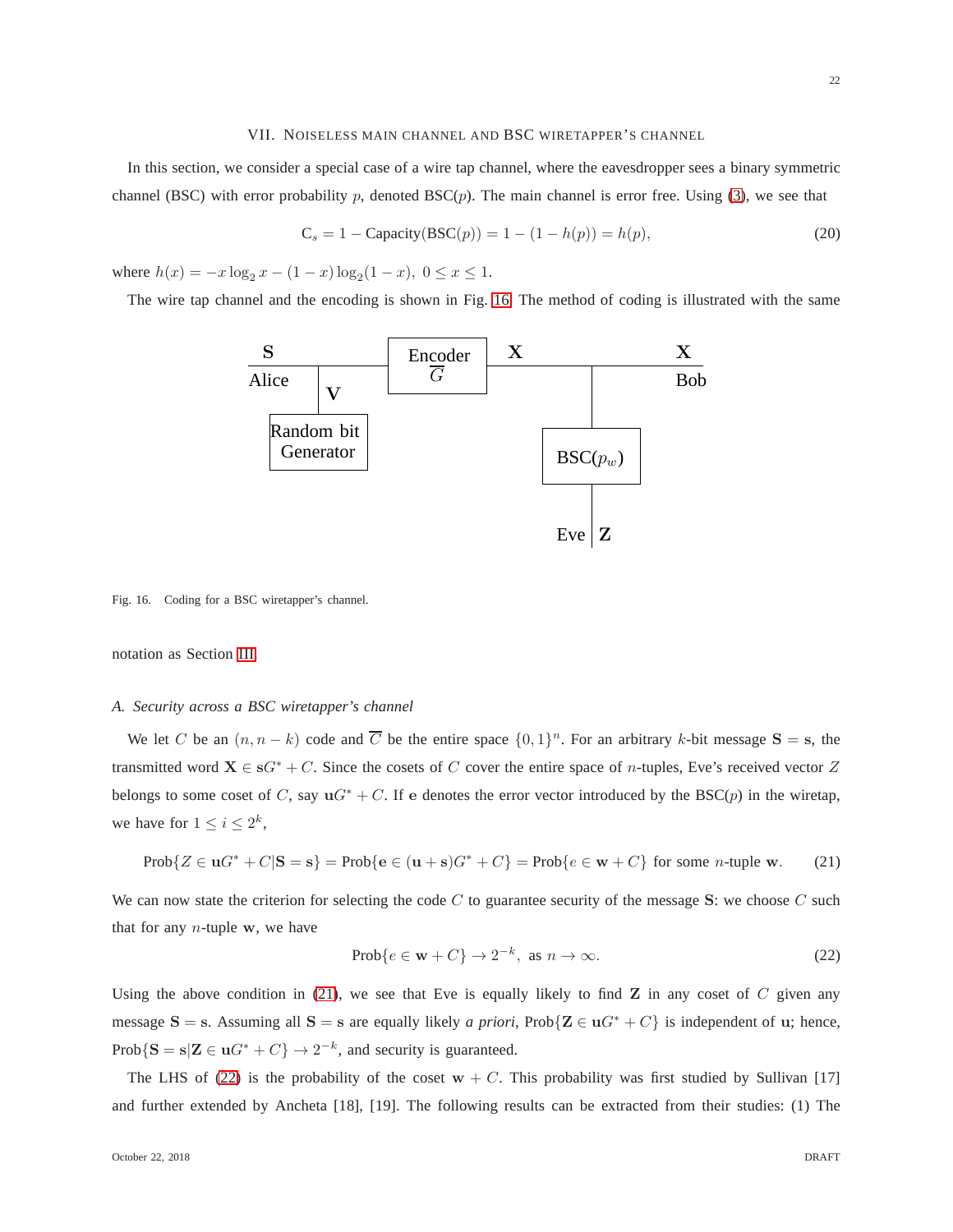requirement of [\(22\)](#page-21-3) that the probabilities of a code ( $w = 0$ ) and a coset ( $w \neq 0$ ) should be approximately equal can be achieved for large block-length. (2) The properties of the dual of a code plays an important role in the probability of a coset. We expand on these two results in the next sections to design codes for the BSC wire tap channel.

## *B. Choosing the code* C*: Security criterion*

Using the MacWilliams identities [20, Page 127] for the  $(n, n - k)$  linear code C, we get

<span id="page-22-0"></span>
$$
\sum_{e \in C} x^{n-\text{wt}(e)} y^{\text{wt}(e)} = \frac{1}{2^k} \sum_{i=0}^n A_i'(x+y)^{n-i} (x-y)^i,
$$
\n(23)

where  $A'_i$  is the number of codewords of weight i in the dual code  $C_2^{\perp}$ . Using  $x = 1 - p$ ,  $y = p$ , and  $A'_0 = 1$  in [\(23\)](#page-22-0), we get

$$
\sum_{e \in C} p^{\text{wt}(e)} (1-p)^{n-\text{wt}(e)} = 2^{-k} + 2^{-k} \sum_{i=1}^{n} A'_i (1-2p)^i.
$$

Using the MacWilliams identities [20, Page 137] for the coset  $w + C$ , we get

<span id="page-22-1"></span>
$$
\sum_{e \in \mathbf{w} + C} x^{n - \text{wt}(e)} y^{\text{wt}(e)} = \frac{1}{2^k} \sum_{i=0}^n A'_i(\mathbf{w})(x+y)^{n-i}(x-y)^i,
$$
\n(24)

where

<span id="page-22-2"></span>
$$
A'_i(\mathbf{w}) = \alpha_i(\mathbf{w}) - \beta_i(\mathbf{w})
$$
\n(25)

with  $\alpha_i(\mathbf{w})$  equal to the number of codewords of weight i in the dual code  $C_2^{\perp}$  orthogonal to w, and  $\beta_i(\mathbf{w})$  equal to the number of codewords of weight i in the dual code  $C_2^{\perp}$  not orthogonal to w. Using  $x = 1 - p$ ,  $y = p$ , and  $A'_0(\mathbf{w}) = 1$  in [\(24\)](#page-22-1), we get

<span id="page-22-3"></span>
$$
\sum_{e \in \mathbf{w} + C} p^{\text{wt}(e)} (1 - p)^{n - \text{wt}(e)} = 2^{-k} + 2^{-k} \sum_{i=1}^{n} A'_i(\mathbf{w}) (1 - 2p)^i.
$$
 (26)

From [\(25\)](#page-22-2), we see that  $|A'_i(\mathbf{w})| \leq A'_i$ . We now state the main security criterion as a theorem.

*Theorem 4:* If

<span id="page-22-4"></span>
$$
\sum_{i=1}^{n} A'_i (1 - 2p)^i \to 0, \text{ as } n \to \infty,
$$
 (27)

then  $\text{Prob}\{e \in \mathbf{w} + C\} \to 2^{-k}$  for all *n*-tuples **w**.

*Proof:* Since  $|A'_i(\mathbf{w})| \leq A'_i$ , we get

$$
|\sum_{i=1}^{n} A'_i(\mathbf{w})(1-2p)^i| \leq \sum_{i=1}^{n} A'_i (1-2p)^i \to 0.
$$

Hence,

$$
|\sum_{i=1}^n A'_i(\mathbf{w})(1-2p)^i| \to 0.
$$

That implies that the second term in the RHS of [\(26\)](#page-22-3) can be neglected with respect to the first term  $2^{-k}$ , and the proof is complete.  $\Box$ 

The criterion for the selection of C is that the dual  $C^{\perp}$  should have a weight distribution that satisfies [\(27\)](#page-22-4).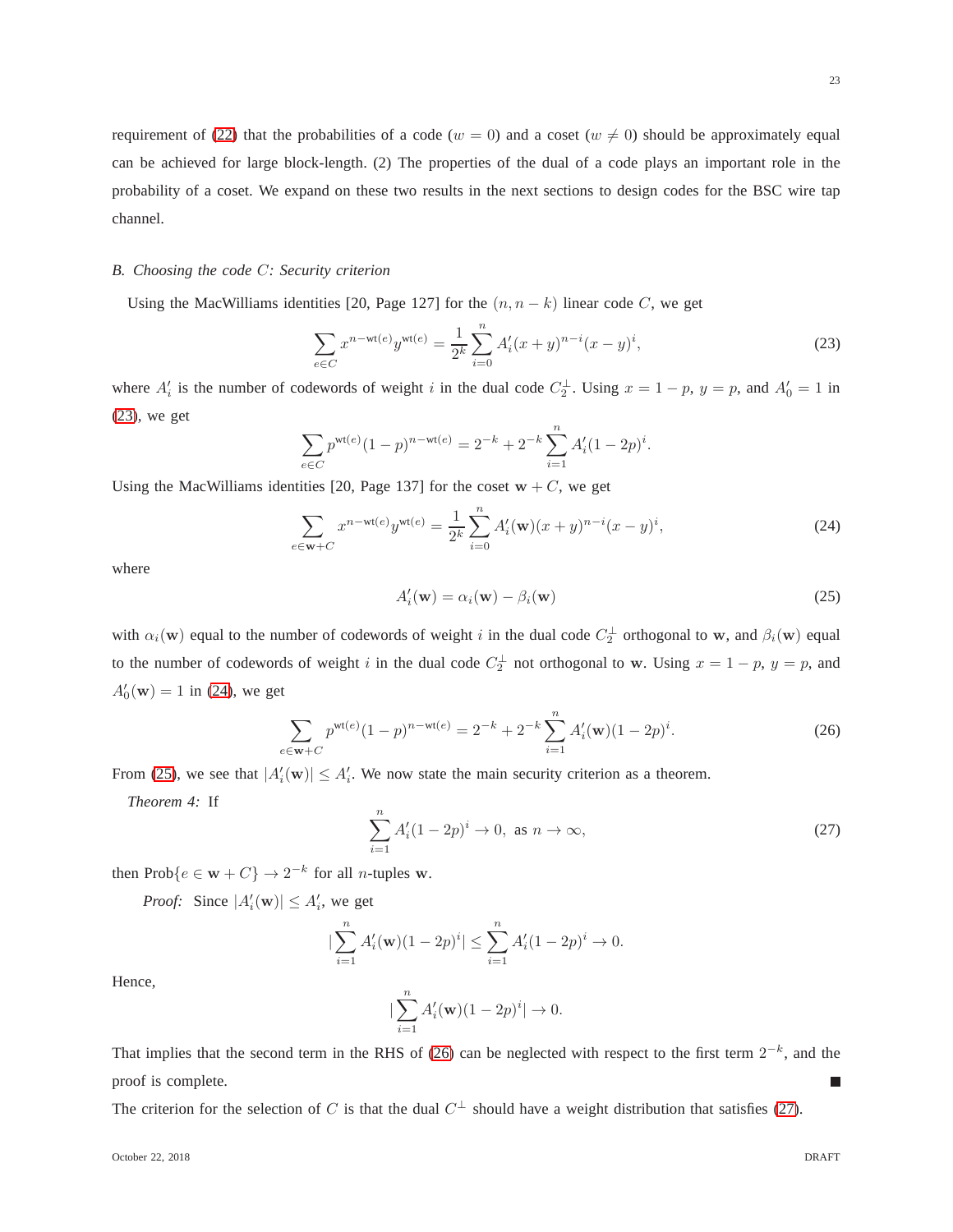We provide some examples of codes that satisfy the requirement of [\(27\)](#page-22-4).

*Example 6:* (Single parity check codes) The dual of a  $(n, n - 1, 2)$  single parity check code is the  $(n, 1, n)$ repetition code with weight distribution  $A'_0 = 1$  and  $A'_n = 1$ . Hence,

$$
\sum_{i=1}^{n} A'_i (1 - 2p)^i = (1 - 2p)^n \to 0
$$

as  $n \to \infty$ . However, the secrecy rate  $1/n \to 0$  for large n. This is an example that was first used by Wyner in [2] to motivate coding over a wire tap channel.

*Example 7:* (Hamming codes) The weight distribution of the dual of the  $[n = 2^m - 1, n - m, 3]$  Hamming code  $\mathcal{H}_m$  is  $A'_0 = 1$  and  $A'_{(n+1)/2} = n$ . Hence,

$$
\sum_{i=1}^{n} A'_i (1 - 2p)^i = n(1 - 2p)^{(n+1)/2} \to 0
$$

as  $n \to \infty$ . As in the previous example, the secrecy rate tends to zero for large n.

The following theorem generalizes the above construction method.

*Theorem 5:* Let  $\{C_{(n)}\}$  be a sequence of  $(n, n - k_n)$  codes such that Prob{Detection Error}  $\leq 2^{-k_n}$  over a BSC(p),  $0 \le p \le 1/2$  and  $\lim_{n\to\infty} \{k_n/n\} < \log_2(1/(1-p))$ . Let  $A'_i$  be the number of codewords of weight i in the dual code  $C_{(n)}^{\perp}$ . Then

$$
\sum_{i=1}^n A_i' (1 - 2p)^i \to 0, \text{ as } n \to \infty.
$$

*Proof:* We are given that for the code  $C_{(n)}$ 

$$
\text{Prob}\{\text{ Detection Error}\} = \sum_{e \in C_{(n)}; e \neq 0} p^{\text{wt}(e)} (1-p)^{n-\text{wt}(e)} \leq 2^{-k_n}.
$$

Adding  $(1 - p)^n$  to both sides and using the MacWilliams identities, we get

$$
\sum_{e \in C_{(n)}} p^{\text{wt}(e)} (1-p)^{n-\text{wt}(e)} = 2^{-k_n} + 2^{-k_n} \sum_{i=1}^n A'_i (1-2p)^i \le (1-p)^n + 2^{-k_n},
$$

or

$$
\sum_{i=1}^{n} A'_i (1 - 2p)^i \le 2^{k_n} (1 - p)^n = 2^{n(k_n/n - \log_2(1/(1-p)))}.
$$

Since  $\lim_{n\to\infty} \{k_n/n\} < \log_2(1/(1-p))$  and the LHS above is nonnegative,

$$
\sum_{i=1}^{n} A'_i (1 - 2p)^i \to 0, \text{ as } n \to \infty.
$$

The existence of  $(n, n - k_n)$  linear codes with probability of detection error less than  $2^{-k_n}$  is well known [21, Section 3.6]. Suppose we find a class of such error detecting codes such that

$$
R = \lim_{n \to \infty} \frac{k_n}{n}.
$$

г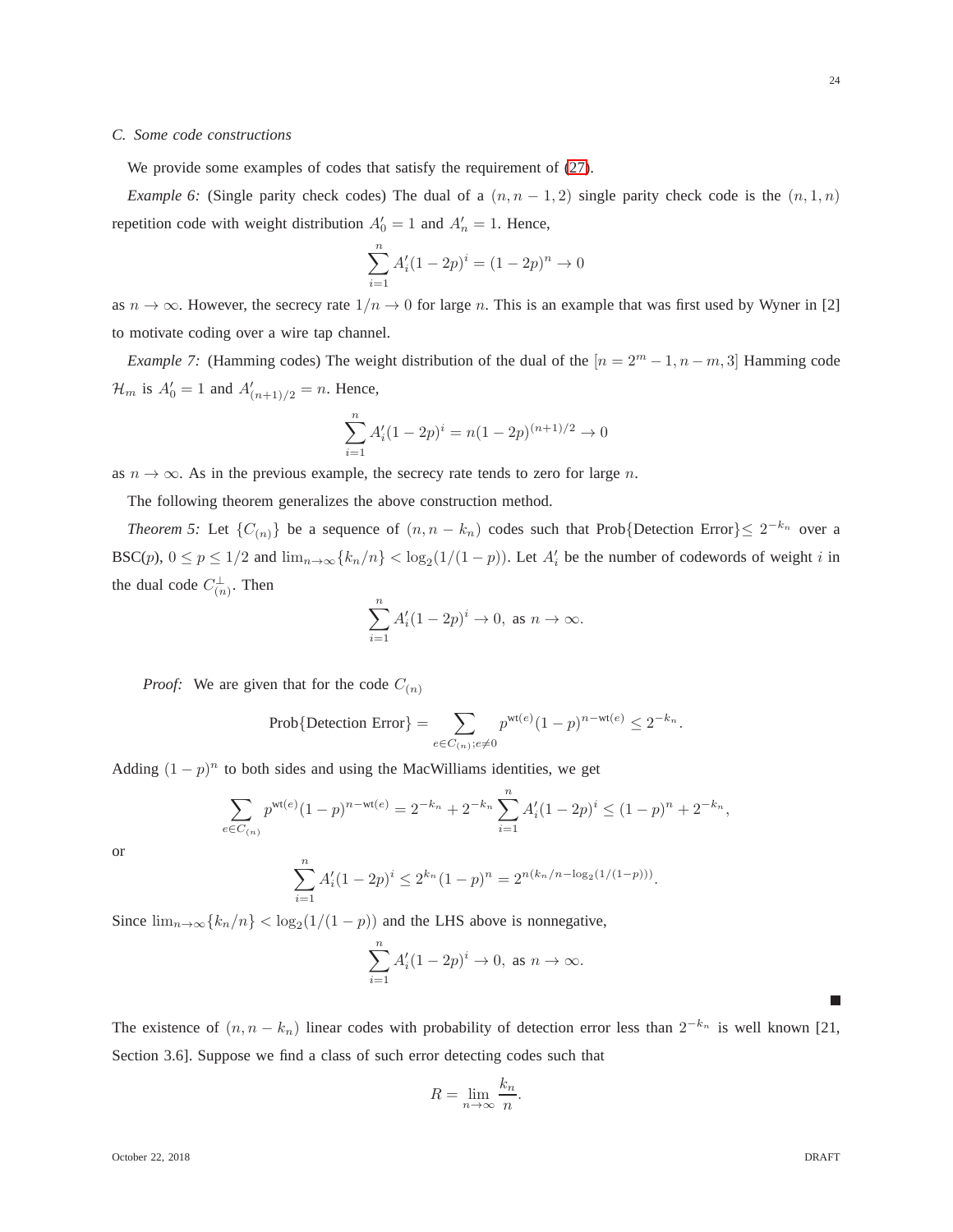Then, for large n, the code  $C_{(n)}$ , when used as the code C over a wire tap channel with a BSC(p) as the wiretapper's channel, provides security whenever  $R < -\log_2(1-p)$ , or  $p > 1-2^{-R}$ . The maximum possible secrecy rate that can be achieved by this construction is therefore  $-\log_2(1-p)$ .

<span id="page-24-0"></span>Codes such as Hamming codes and double error-correcting BCH codes are examples of such error-detecting codes. However, most known classes of such codes have  $R = 0$ .

## VIII. CONCLUSION AND DISCUSSION

In this paper, we have studied the construction of codes that provide security and reliability over a wire tap channel. Our general construction uses codes that approach capacity over the wire tapper's channel. We have shown that this approach achieves secrecy capacity when the wire tap channel is made of symmetric DMCs. Other cases require a closer study.

A drawback of using capacity-achieving codes is that they are difficult to find and construct except in some special cases. One such special case is when the wire tap channel is a binary erasure channel. Hence, codes such as optimized Tornado codes can be used across erasure wiretapper's channels as described above. However, we have shown that capacity-achieving codes are not necessary in this case. If a code exhibits a threshold behavior across a BEC (codes such as regular LDPC codes), its dual can be used effectively over a wire tap channel with a BEC as the wiretapper's channel. This result enables the use of codes that can be more easily constructed. Extending the connections between codes that exhibit a threshold phenomenon and secrecy over a general DMC is an important area of future work.

When the wiretapper's channel is a BEC and the main channel is noiseless, we have presented codes that approach secrecy capacity. To our knowledge these are the first and only such codes.

For the case where both the main channel and the wiretapper's channel are BECs, we have studied two approaches for code design. The optimality and secrecy capacity of the constructions need to be studied and explored.

For the case where the wiretapper's channel is a  $BSC(p)$  and the main channel is noiseless, we have shown that codes with good error-detecting properties provide security. The capacity of this construction is  $-\log_2(1-p)$ , which is less than the secrecy capacity  $h(p)$ . Capacity-approaching codes will probably be graph-based. Use of graph-based codes for the BSC wiretapper's channel is a subject for future study.

## APPENDIX I

#### EXISTENCE OF RELIABLE ENCODERS

<span id="page-24-1"></span>In this section, we determine a random coding bound on the probability of error Prob{ $U \neq \hat{U}$ } in a manner following Gallager [22, Section 5.6]. Let x be a vector of n input symbols, y a vector of n main channel output symbols, and z a vector of n wire tap channel output symbols. We let the output alphabet of the main channel be  $\{1, 2, \dots, J_m\}$  denoting a symbol by  $j_m$ . The eavesdropper on the wire tap channel is assumed to have unlimited power to process the received word z. We let the output alphabet of the wire tap channel be  $\{1, 2, \dots, J_w\}$  denoting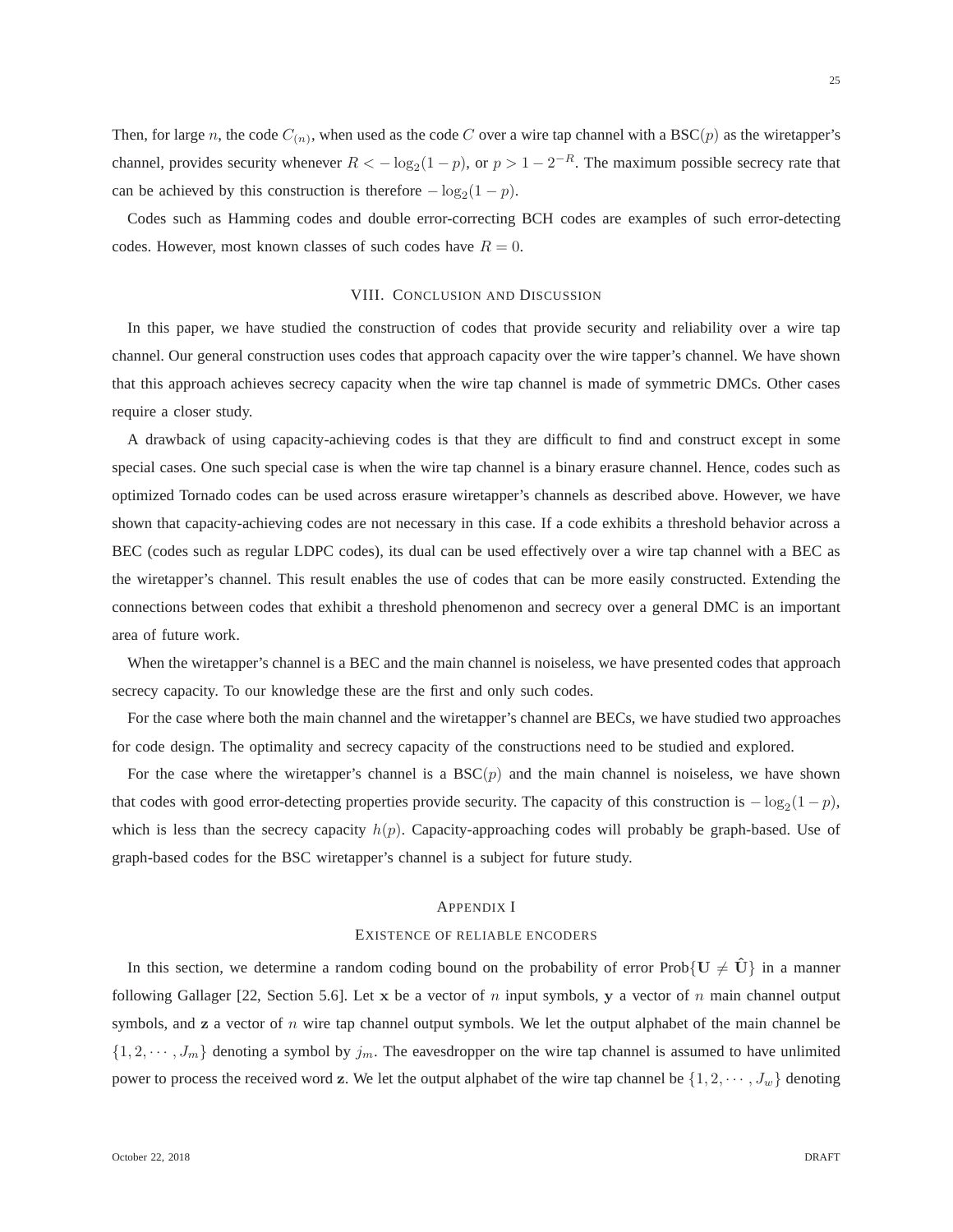a symbol by  $j_w$ . Let  $T_n(y|x)$  and  $S_n(z|x)$  be the transition probabilities for the main channel and wire tap channel, respectively. Let  $TS_n(\mathbf{y}, \mathbf{z}|\mathbf{x})$  be the joint distribution.

We now define a random code ensemble for the coding method of Section [II-B.](#page-3-1) Let  $Q_n(x)$  be an arbitrary probability assignment on the set of length n input sequences. A set of  $ML$  words is chosen pairwise independently from the set of length n input sequences according to  $Q_n(\mathbf{x})$ . The words are arranged in an  $M \times L$  array indexed by a pair of coordinates  $u \in \{1, 2, \dots, M\}$  and  $v \in \{1, 2, \dots, L\}$ ; each word is denoted  $\mathbf{x}_m$ , where  $m = (u, v)$ . Each row is considered to be the code  $C_u$  i.e.  $C_u = {\mathbf{x}_{m'} : m' = (u', v'); u' = u}.$ 

Let us assume that a message u is to be transmitted by Alice. Let us further assume that the word  $x_m$  with  $m = (u, v)$  is chosen for transmission from  $C_u$ . Let y and z be the received vectors for Bob and Eve, respectively. We will upper bound the probability of an event  $E$ , which captures both the security and reliability constraints. The event  $E$  is the union of the following two events:

- 1) Event  $A_{m'}$ : an  $\mathbf{x}_{m'}$  for  $m' = (u', v') \neq m = (u, v)$  with  $u \neq u'$  is chosen in the code such that  $T_n(\mathbf{y}|\mathbf{x}_{m'}) \geq$  $T_n(\mathbf{y}|\mathbf{x}_m)$ . This event captures the reliability requirement.
- 2) Event  $B_{m'}$ : an  $\mathbf{x}_{m'}$  for  $m' = (u, v') \neq m = (u, v)$  is chosen in the code such that  $S_n(\mathbf{z}|\mathbf{x}_{m'}) \geq S_n(\mathbf{z}|\mathbf{x}_m)$ . This event captures the security requirement.

The probability of E averaged over the ensemble for the  $m = (u, v)$ -th word is

<span id="page-25-0"></span>
$$
\overline{P}_{E,m} = \sum_{\mathbf{x}_m} \sum_{\mathbf{y}} \sum_{\mathbf{z}} Q_n(\mathbf{x}_m) T S_n(\mathbf{y}, \mathbf{z} | \mathbf{x}_m) \Pr\{E | m, \mathbf{x}_m, \mathbf{y}, \mathbf{z}\}
$$
(28)

Using a modified union bound,

$$
\Pr\{E|m,\mathbf{x}_m,\mathbf{y},\mathbf{z}\}\leq \left[\sum_{u\neq u'}\Pr\{A_{m'}\}\right]^{\rho_1}+\left[\sum_{u=u',v\neq v'}\Pr\{B_{m'}\}\right]^{\rho_2},
$$

for  $0 \leq \rho_1, \rho_2 \leq 1$ . Now,

$$
Pr{A_{m'} \} = \sum_{\mathbf{x}_{m'}: T_n(\mathbf{y}|\mathbf{x}_{m'}) \ge T_n(\mathbf{y}|\mathbf{x}_m)} Q_n(\mathbf{x}_{m'})
$$
  
 
$$
\le \sum_{\mathbf{x}} Q_n(\mathbf{x}) \frac{T_n(\mathbf{y}|\mathbf{x})^{s_1}}{T_n(\mathbf{y}|\mathbf{x}_m)^{s_1}}, s_1 > 0.
$$

Similarly,

$$
\Pr\{B_{m'}\} \le \sum_{\mathbf{x}} Q_n(\mathbf{x}) \frac{S_n(\mathbf{z}|\mathbf{x})^{s_2}}{S_n(\mathbf{z}|\mathbf{x}_m)^{s_2}}, \ s_2 > 0.
$$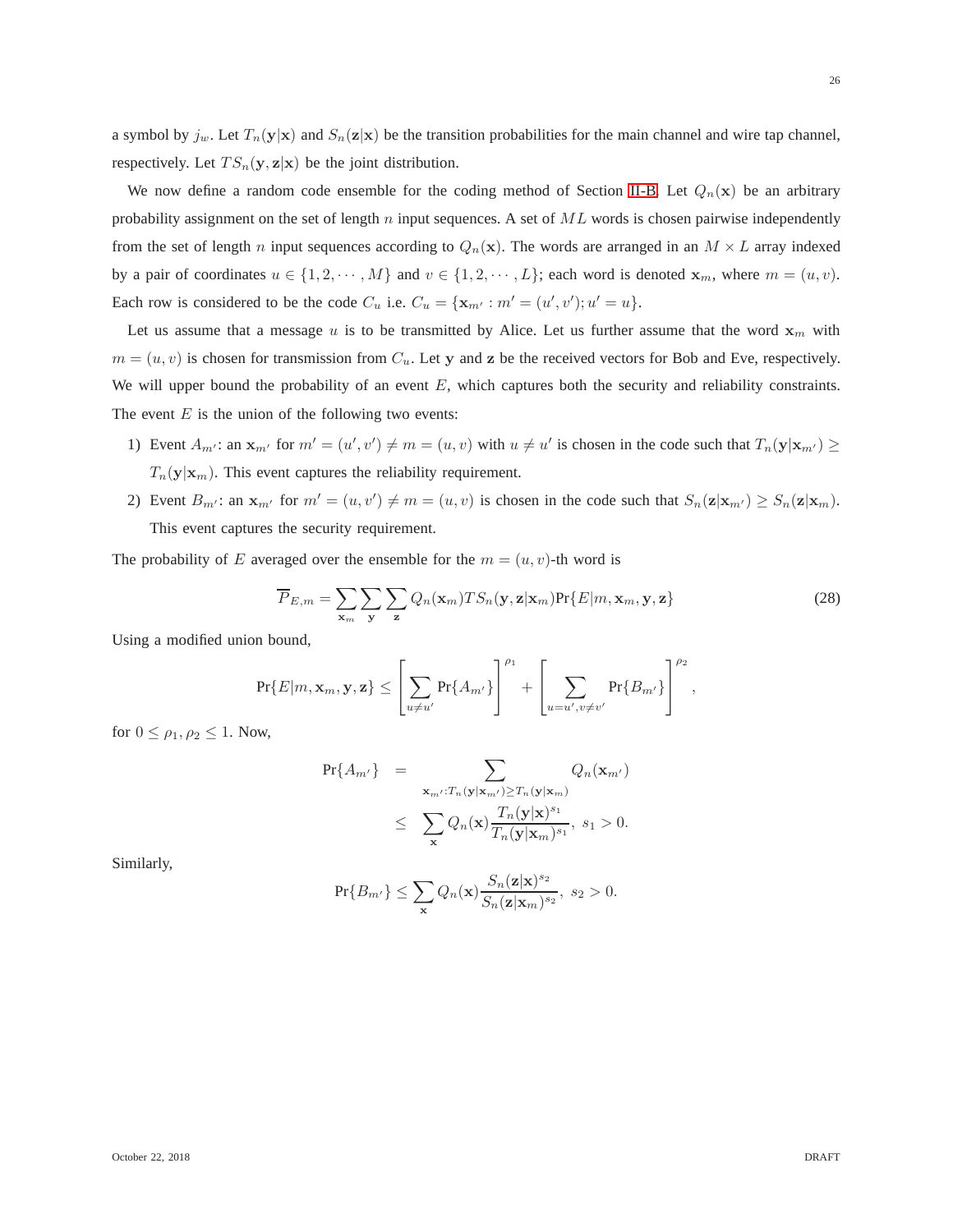Using the simplifications in [\(28\)](#page-25-0),

$$
\overline{P}_{E,m} \leq \sum_{\mathbf{x}_m} \sum_{\mathbf{y}} \sum_{\mathbf{z}} Q_n(\mathbf{x}_m) T S_n(\mathbf{y}, \mathbf{z} | \mathbf{x}_m) \left[ (M-1) L \sum_{\mathbf{x}} Q_n(\mathbf{x}) \frac{T_n(\mathbf{y} | \mathbf{x})^{s_1}}{T_n(\mathbf{y} | \mathbf{x}_m)^{s_1}} \right]^{\rho_1} \n+ \sum_{\mathbf{x}_m} \sum_{\mathbf{y}} \sum_{\mathbf{z}} Q_n(\mathbf{x}_m) T S_n(\mathbf{y}, \mathbf{z} | \mathbf{x}_m) \left[ (L-1) \sum_{\mathbf{x}} Q_n(\mathbf{x}) \frac{S_n(\mathbf{z} | \mathbf{x})^{s_2}}{S_n(\mathbf{z} | \mathbf{x}_m)^{s_2}} \right]^{\rho_2} \n= (M-1)^{\rho_1} L^{\rho_1} \sum_{\mathbf{y}} \left[ \sum_{\mathbf{x}_m} Q_n(\mathbf{x}_m) T_n(\mathbf{y} | \mathbf{x})^{1-s_1 \rho_1} \right] \left[ \sum_{\mathbf{x}} Q_n(\mathbf{x}) T_n(\mathbf{y} | \mathbf{x})^{s_1} \right]^{\rho_1} \n+ (L-1)^{\rho_2} \sum_{\mathbf{z}} \left[ \sum_{\mathbf{x}_m} Q_n(\mathbf{x}_m) S_n(\mathbf{z} | \mathbf{x})^{1-s_2 \rho_2} \right] \left[ \sum_{\mathbf{x}} Q_n(\mathbf{x}) S_n(\mathbf{z} | \mathbf{x})^{s_2} \right]^{\rho_2}.
$$

Using  $s_i = 1/(1 + \rho_i)$ , we get a version of Theorem 5.6.1 in Gallager [22]. Following Gallager [22, Section 5.6] further for the case of discrete memoryless channels, we let

$$
Q_n(\mathbf{x}) = \prod_{i=1}^n Q(x_i),
$$

where the input vector  $x = [x_1 \ x_2 \cdots x_n]$  in terms of its components, and  $Q(k)$ ,  $k \in \{1, 2, \cdots, K\}$  is an arbitrary probability assignment on the input alphabet. Similarly, we let  $T_n(\mathbf{y}|\mathbf{x}) = \prod_{i=1}^n T(y_i|x_i)$  and  $S_n(\mathbf{z}|\mathbf{x}) =$  $\prod_{i=1}^{n} S(z_i|x_i)$ . Converting to exponential relationships, we get

<span id="page-26-0"></span>
$$
\overline{P}_{E,m} \le \exp\{-n[E_1(\rho_1, Q) - \rho_1 R_1]\} + \exp\{-n[E_2(\rho_2, Q) - \rho_2 R_2]\},\tag{29}
$$

where  $ML = e^{nR_1}$ ;  $L = e^{nR_2}$ ;

$$
E_1(\rho_1, Q) = -\log \left( \sum_{j_m=1}^{J_m} \left[ \sum_{k=1}^K Q(k) T(j_m|k)^{1/(1+\rho_1)} \right]^{1/\rho_1} \right); \text{ and } (30)
$$

$$
E_2(\rho_2, Q) = -\log\left(\sum_{j_w=1}^{J_w} \left[\sum_{k=1}^K Q(k)S(j_w|k)^{1/(1+\rho_2)}\right]^{1/\rho_2}\right). \tag{31}
$$

Note that the secrecy rate of a code from the ensemble is  $R_s = R_1 - R_2$ . Using a distribution Pr{m} in [\(29\)](#page-26-0), we get

<span id="page-26-1"></span>
$$
\overline{P}_E \le \exp\{-n[E_1(\rho_1, Q) - \rho_1 R_1]\} + \exp\{-n[E_2(\rho_2, Q) - \rho_2 R_2]\},\tag{32}
$$

The random coding exponent for the wire tap channel is defined as follows:

$$
E_w(R_2) = \max_{0 \le \rho_2 \le 1} \max_Q [E_2(\rho_2, Q) - \rho_2 R_2].
$$
\n(33)

Let  $Q_2$  be the distribution on the input symbols that maximizes the random coding exponent  $E_w(R_2)$ . To satisfy the security constraint of Section [II-C,](#page-5-2) we restrict ourselves to ensemble of codes with input symbol distribution  $Q_2(k)$ . We can now define another random coding exponent for the main channel as follows:

<span id="page-26-2"></span>
$$
E_m(R_1) = \max_{0 \leq \rho_1 \leq 1} [E_1(\rho_1, Q_2) - \rho_1 R_1].
$$

Using the random coding exponents in [\(32\)](#page-26-1), we get the following theorem.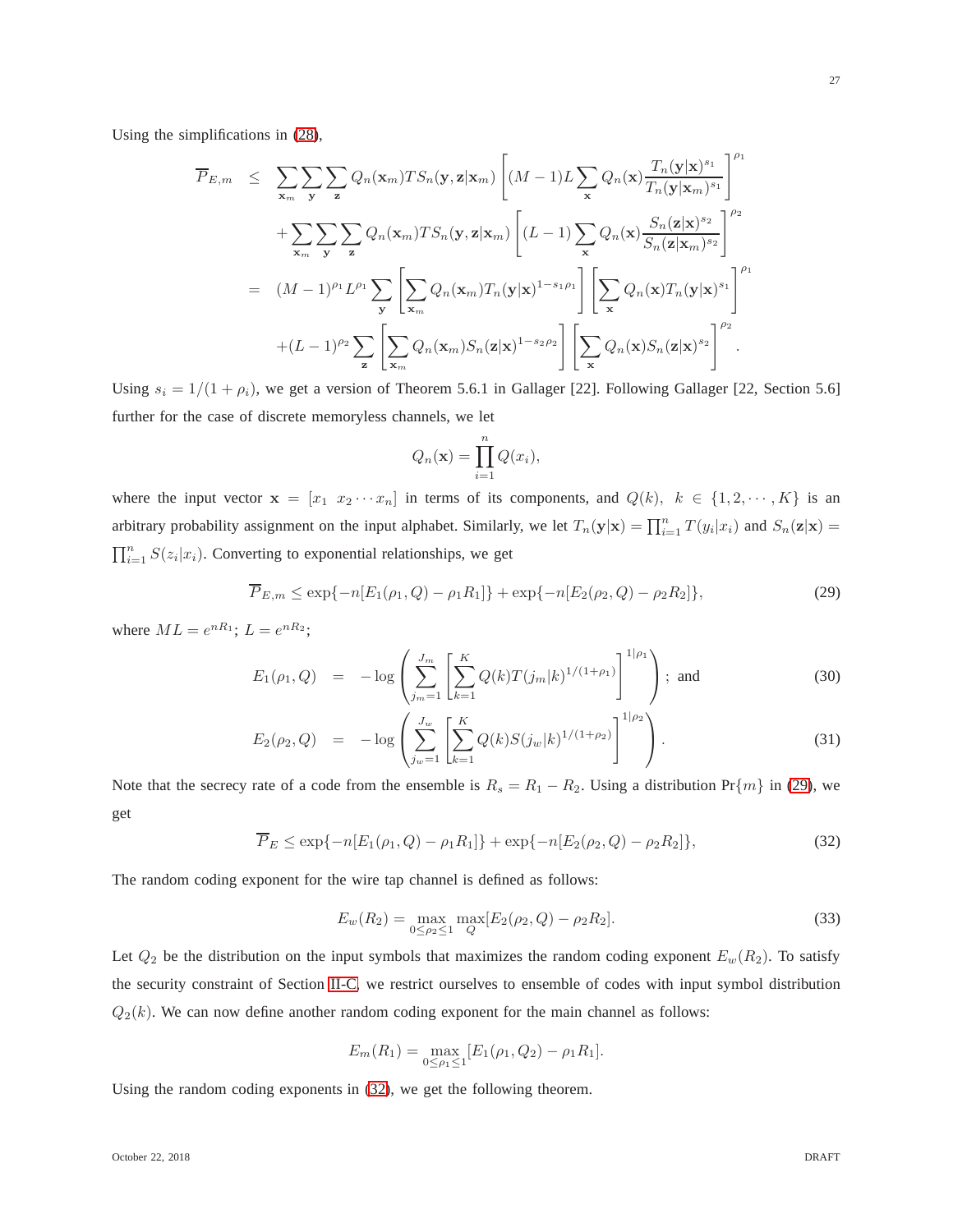*Theorem 6:* For an ensemble of codes using the maximizing distribution  $Q_2$ ,

$$
\overline{P}_{E,m} \le \exp\{[-nE_m(R_1)]\} + \exp\{[-nE_w(R_2)]\};
$$
  

$$
\overline{P}_E \le \exp\{[-nE_m(R_1)]\} + \exp\{[-nE_w(R_2)]\}.
$$

We know that  $E_w(R_2) > 0$  for  $0 \le R_2 < C_w$ , where  $C_w$  is the channel capacity of the wiretapper's channel. Hence, Theorem [6](#page-26-2) says that there exists a code in a suitable ensemble such that the security constraint can be satisfied (each  $C_u$  can approach capacity on the wire tapper's channel) with arbitrary accuracy by increasing the block-length; at the same time, the same code can satisfy the reliability constraint with arbitrary accuracy provided the rate  $R_1$  is such that  $E_m(R_1) > 0$ . From the properties of random coding exponents [22, Section 5.6], we see that  $E_m(R_1) > 0$  if

$$
R_1 < I(Q_2; S) = \sum_{k=1}^{K} \sum_{j=1}^{J_w} Q_2(k) S(j_w|k) \log \frac{S(j_w|k)}{\sum_i Q_2(i) S(j_w|i)}.
$$

Hence, the maximum secrecy rate achievable by a code from the ensemble is  $I(Q_2; S) - C_w$ . We immediately see that for the special case of a wire tap channel considered in [\(3\)](#page-3-2) secrecy capacity is achievable by some code in the ensemble. In particular, if both the main channel and wire tapper's channel are symmetric, secrecy capacity is achievable.

#### APPENDIX II

## DEGREE DISTRIBUTION: PROOFS FOR [\(13\)](#page-11-2) AND [\(14\)](#page-12-1)

<span id="page-27-0"></span>Let  $\lambda_G(x) = \sum_i \lambda_i x^{i-1}$ ,  $\rho_G(x) = \sum_i \rho_i x^{i-1}$ ,  $\lambda_{G_1}(x) = \sum_i \lambda_{1i} x^{i-1}$ ,  $\rho_G(x) = \sum_i \rho_{1i} x^{i-1}$ ,  $\lambda_{H^*}(x) =$  $\sum_i \lambda_{*i} x^{i-1}, \, \rho_{H^*}(x) = \sum_i \rho_{*i} x^{i-1}.$ 

Let  $E_1$  and  $E_2$  be the total number of 1s in the matrices G and  $G_1$ , respectively. From the definition of degree distribution, the number of 1s in G and G<sub>1</sub> from rows of weight i equals  $\rho_i E_1$  and  $\rho_{1i} E_2$ , respectively. Therefore,  $\rho_{*i}$  (fraction of 1s in  $H^*$  from rows of weight i) is given by

<span id="page-27-1"></span>
$$
\rho_{*i} = \frac{\rho_i E_1 + \rho_{1i} E_2}{E_1 + E_2} = \frac{E_1}{E_1 + E_2} \rho_i + \frac{E_2}{E_1 + E_2} \rho_{1i}.
$$
\n(34)

The number of weight i columns in G and  $G_1$  equals  $\frac{\lambda_i}{\lambda_i}$  $\frac{\lambda_i}{i}E_1$  and  $\frac{\lambda_{1i}}{i}$  $\frac{\sum_{i=1}^{n} E_{2}}{i}$ , respectively. The total number of columns in  $G$  or  $G_1$ ,  $n$ , can be written as

$$
n = \sum_{i} \frac{\lambda_i}{i} E_1 = \sum_{i} \frac{\lambda_{1i}}{i} E_2.
$$

Using the above relations in [\(34\)](#page-27-1) for  $E_1$  and  $E_2$  and replacing  $\sum_i$  $\lambda_i$  $\frac{v_i}{i}$  (respectively  $\sum_i$  $\lambda_{1i}$  $\int_{i}^{1i}$ ) with  $\int_{0}^{1} \lambda_G(x) dx$ (respectively  $\int_0^1 \lambda_{G_1}(x) dx$ ), we get [\(14\)](#page-12-1).

To prove [\(13\)](#page-11-2), we use the node-based degree distribution of LDPC ensembles. The coefficient of  $x^i$  in

<span id="page-27-2"></span>
$$
\frac{\int_{u=0}^{x} \lambda_G(u) du}{\int_0^1 \lambda_G(x) dx}
$$
\n(35)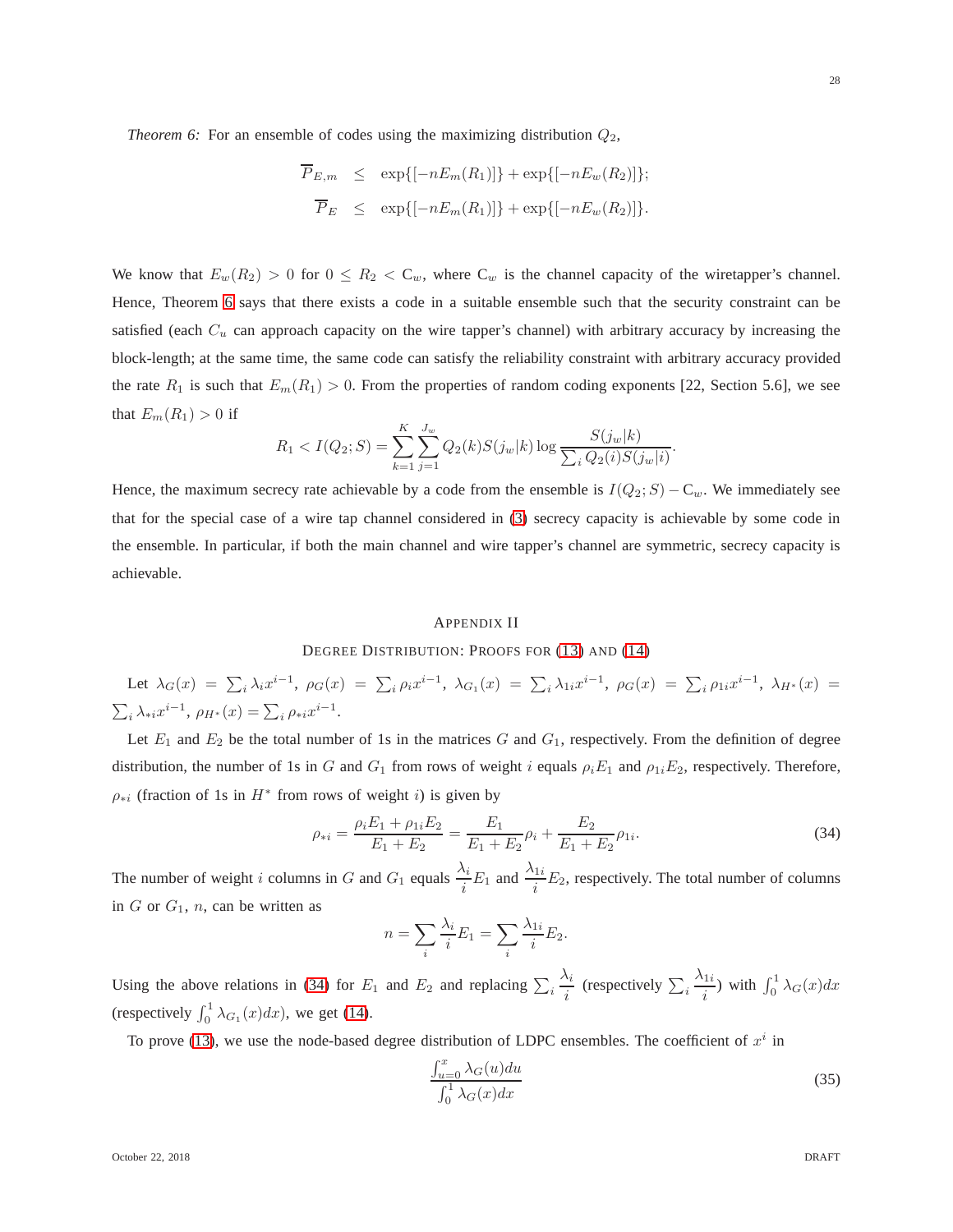<span id="page-28-0"></span>
$$
\frac{\int_{u=0}^{x} \lambda_{G_1}(u) du}{\int_0^1 \lambda_{G_1}(x) dx}
$$
\n(36)

equals the probability that a randomly chosen column of  $G_1$  has weight i. Note that the polynomials in [\(35\)](#page-27-2) and [\(36\)](#page-28-0) are generating functions of independent random variables denoting the weight of a randomly chosen column in G and  $G_1$ , respectively. Since the weight of a column of  $H^*$  equals the sum of the weight of the column in G and the weight of the column in  $G_1$  and the two weights in  $G$  and  $G_1$  are independent, we have

$$
\frac{\int_{u=0}^{x} \lambda_{H^*}(u) du}{\int_0^1 \lambda_{H^*}(x) dx} = \left( \frac{\int_{u=0}^{x} \lambda_G(u) du}{\int_0^1 \lambda_G(x) dx} \right) \left( \frac{\int_{u=0}^{x} \lambda_{G_1}(u) du}{\int_0^1 \lambda_{G_1}(x) dx} \right).
$$

Differentiating the above equation gives [\(13\)](#page-11-2).

## **REFERENCES**

- [1] C. E. Shannon, "Communication theory of secrecy systems," *B.S.T.J.*, vol. 28, pp. 656–715, Oct. 1949.
- [2] A. D. Wyner, "The Wire-Tap Channel," *B.S.T.J.*, vol. 54, no. 8, pp. 1355–1387, Oct. 1975.
- [3] I. Csiszár and J. Körner, "Broadcast channels with confidential messages," *IEEE Trans. on Info. Theory*, vol. 24, no. 3, pp. 339-348, 1978.
- [4] M. van Dijk, "On a special class of broadcast channels with confidential messages," *IEEE Trans. on Info. Theory*, vol. 43, no. 2, pp. 712–714, Mar. 1997.
- [5] U. Maurer, "Secret key agreement by public discussion from common information," *IEEE Trans. on Info. Theory*, vol. 39, no. 3, pp. 733–742, 1993.
- [6] ——, "Unconditionally secure key agreement and the intrinsic conditional information," *IEEE Trans. on Info. Theory*, vol. 45, no. 2, pp. 499–514, 1999.
- [7] R. Ahlswede and I. Csisz´ar, "Common randomness in information theory and cryptography part i: Secret sharing," *IEEE Trans. on Info. Theory*, vol. 39, pp. 1121–1132, July 1993.
- [8] C. H. Bennett, G. Brassard, C. Crépeau, and U. M. Maurer, "Generalized privacy amplification," IEEE Trans. on Inf. Theory, vol. 41, no. 6, pp. 1915–1923, Nov. 1995.
- [9] L. H. Ozarow and A. D. Wyner, "Wire-Tap Channel II," *B.S.T.J.*, vol. 63, no. 10, pp. 2135–2157, Dec. 1984.
- [10] V. K. Wei, "Generalized Hamming Weights for Linear Codes," *IEEE Trans. on Info. Theory*, vol. 37, no. 5, pp. 1412–1418, Sept. 1991.
- [11] M. Hayashi, "Exponents of channel resolvability and wire-tapped channel," in *Proc. ISITA 2004*, 2004, pp. 1080–1085.
- [12] ——, "General non-asymptotic and asymptotic formulas in channel resolvability and identification capacity and their application to the wire-tap channel," *IEEE Trans. on Info. Th.*, vol. 52, no. 4, pp. 156–1575, April 2006.
- [13] J. Muramatsu, "Secret key agreement from correlated source outputs using low density parity check matrices," *IEICE Trans. on Fund. of Elec. Comm. Comp.*, vol. E89-A, no. 7, pp. 2036–2046, July 2006.
- [14] T. J. Richardson and R. Urbanke, "Efficient encoding of low-density parity-check codes," *IEEE Trans. on Info. Theory*, vol. 47, no. 2, pp. 638–656, February 2001.
- [15] P. Oswald and A. Shokrollahi, "Capacity achieving sequences for the erasure channel," *IEEE Trans. on Info. Theory*, vol. 48, no. 12, pp. 3017–3028, December 2002.
- [16] D. MacKay, G. Mitchison, and P. McFadden, "Sparse graph codes for quantum error-correction," quant-ph/0304161. Submitted to IEEE Transactions on Information Theory.
- [17] D. D. Sullivan, "A fundamental inequality between the probabilities of binary subgroups ad cosets," *IEEE Trans. on Info. Theory*, vol. 13, no. 1, pp. 91–94, Jan. 1967.
- [18] T. C. Ancheta, "An upper bound on the ratio of probabilities of subgroups ad cosets," *IEEE Trans. on Info. Theory*, vol. 27, no. 5, pp. 646–647, Sept. 1981.
- [19] ——, "Duality for the group-coset probability ratio," *IEEE Trans. on Info. Theory*, vol. 28, no. 1, pp. 110–111, Jan. 1982.
- [20] F. J. MacWilliams and N. J. A. Sloane, *The theory of error-correcting codes*. Amsterdam, The Netherlands: North-Holland, 1977.